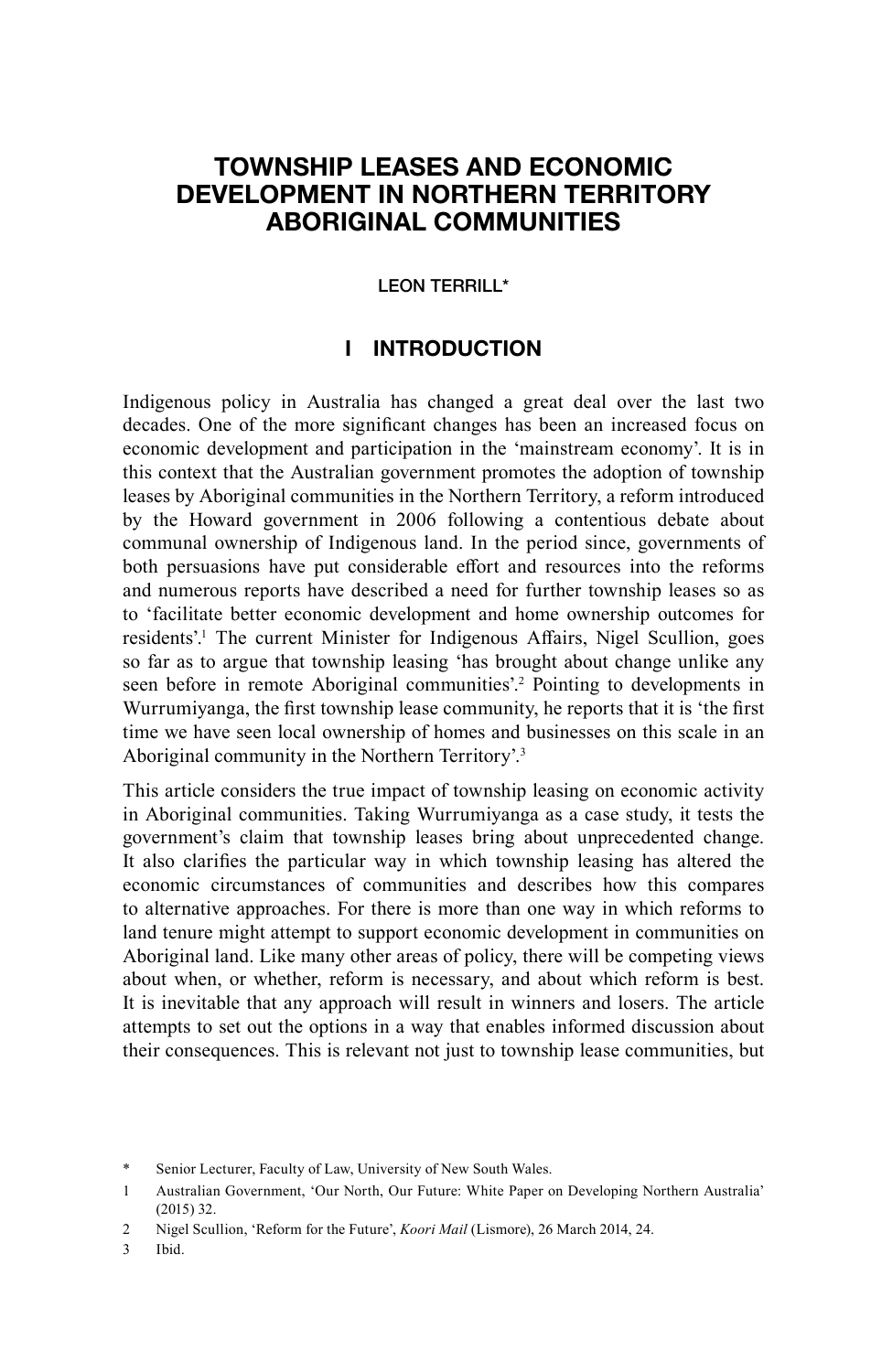to all residential communities on Indigenous land in Australia where land tenure reform is being considered.4

It is argued here that for residential communities on Indigenous land there is a choice, and often a tension, between two basic approaches to reform, which are described here as a *landowner-driven* approach and an *occupier-driven* approach. In short, under a landowner-driven approach, reforms are introduced in a way that maximises financial returns for the underlying landowners, which in the Northern Territory is usually the traditional owners for that particular country. Under an occupier-driven approach, the focus is instead on providing occupiers with a set of property rights that best enable them to engage in economic activity. A fuller explanation of these terms, and of the relationship between landowners and occupiers, is provided in Part II.

For the most part, township leasing — in common with most other recent reforms — has implemented a landowner-driven approach to reform. This has ongoing consequences for relationships, governance and economic activity in those communities. Once implemented, it is very difficult to switch from one approach to the other. Due to the way in which Indigenous land reform has been debated in Australia, there has been almost no discussion of the benefits and risks of each approach.

This article is partly a corrective. In its publications, the Australian government routinely suggests that township leases implement an occupier-driven approach to development. For example, the *Closing the Gap Report* for 2016 states that:

Township leases are a lever for economic development, delivering long-term tradeable tenure to underpin commercial activities and home ownership. They simplify leasing and land use across a whole town and makes it possible for individuals to obtain long-term subleases to support a loan.<sup>5</sup>

Below, it is explained why such statements are so misleading. The primary economic impact of existing township leases has been to create a revenue stream for the underlying landowners through rent on subleases. The introduction of 'long-term tradeable tenure', or of individuals obtaining 'long-term subleases to support a loan', has been the rare exception and certainly not the norm.

Beyond this, the article is also an attempt to reframe discussion about tenure reform in communities on Indigenous land in a manner that is accurate and accessible, and aids with the task of understanding the real issues that arise. From the beginning, debate about township leasing — and Indigenous land reform

<sup>4</sup> The term 'land tenure reform' is used here to describe changes to the legal arrangements for the ownership and use of land. Other names include 'land reform' and 'land policy reform'. Over the last decade, Australian governments — led primarily by the Commonwealth — have introduced several sets of land tenure reform in residential communities on Indigenous land. Township leasing is one of those reforms; others include the 40-year housing precinct leases, 'secure tenure' policies and the fiveyear leases introduced as part of the Northern Territory Emergency Response. A recent description of those reforms is provided in Leon Terrill, *Beyond Communal and Individual Ownership: Indigenous Land Reform in Australia* (Routledge, 2016).

<sup>5</sup> Department of the Prime Minister and Cabinet, 'Closing the Gap: Prime Minister's Report 2016' (2016) 39.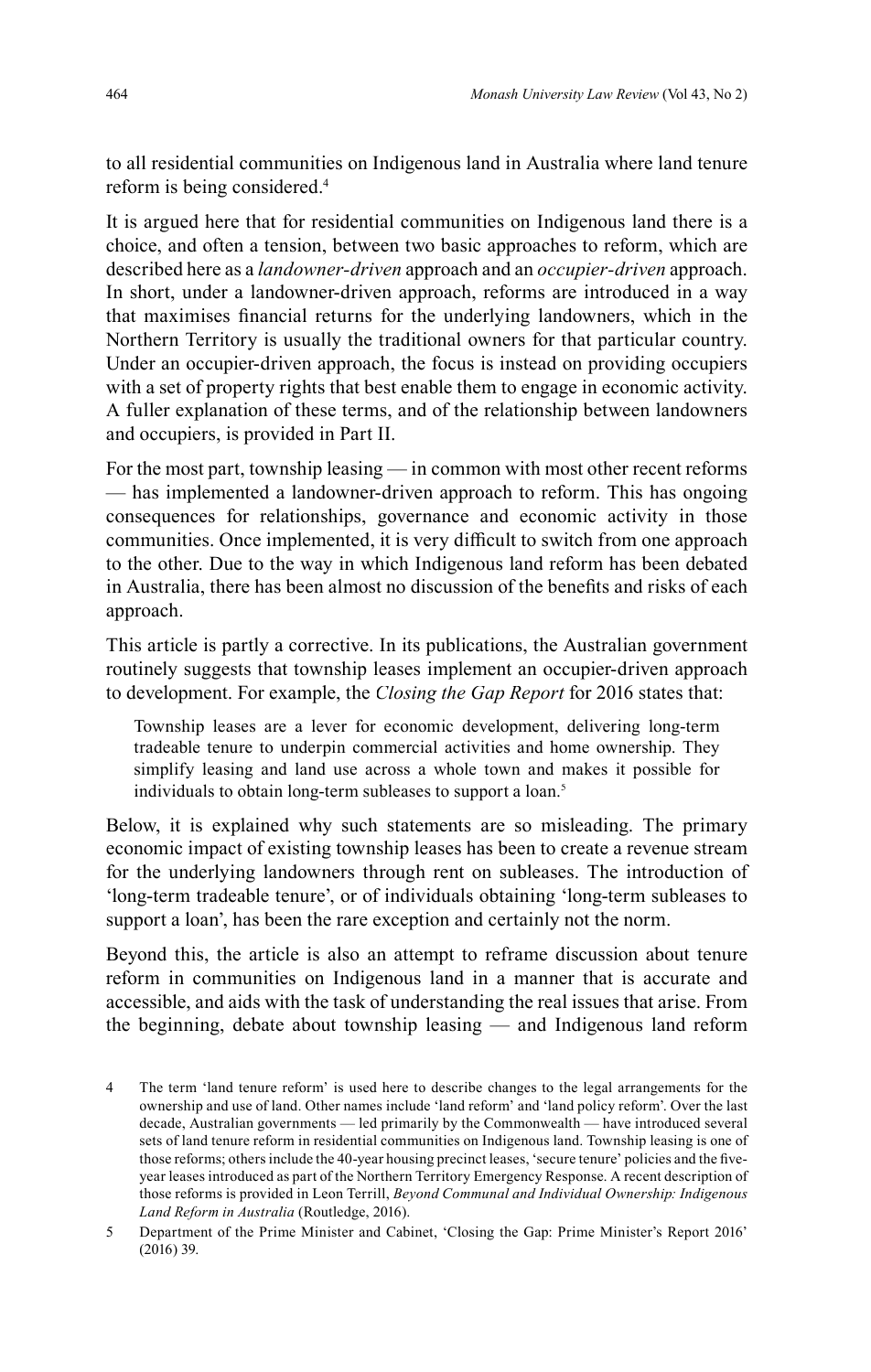more generally — has been highly politicised, which has often led to issues being presented and contested in abstract terms. This article instead tries to make clear the day-to-day impact of the reforms and what is particular about the way they have been implemented. To that end, it introduces some concepts and explanatory devices that have not been used previously. <sup>6</sup> When the article returns to a broader discussion of the consequences of reform, it describes how the issues do not fall along neat ideological lines.

The next section  $-$  Part II  $-$  sets out the background to the reforms by describing the circumstances of communities on Aboriginal land historically and what this means for the introduction of land reform. It also introduces the concept of a 'leasehold spectrum' to clarify the available options when granting formal rights to occupiers. Part III describes outcomes under the township lease in Wurrumiyanga, and clarifies the particular way in which subleases have been granted. Part IV teases out some of the consequences of taking a landowner-driven or occupier-driven approach. Part V then provides a discussion, addressing such questions as which approach is likely to lead to greater economic development, how issues of cultural compatibility arise and the likely impact of reforms on the balance of relationships in communities on Aboriginal land.

### **II BACKGROUND TO THE REFORMS**

### **A** *Communities on Aboriginal land*

Consider the following scenario: a residential community of a few hundred mostly Aboriginal people is situated on Aboriginal land. The land itself is owned by a legal entity called a 'Land Trust', which holds title on behalf of those Aboriginal people whose land it is under traditional law. 7 This group is known as the 'traditional Aboriginal owners' and it contains a combination of senior and more junior members. As people are born, grow up and die, the membership and dynamics of the ownership group change. Importantly, not all Aboriginal people who live in the community are necessarily traditional Aboriginal owners for that particular land. While it may be their home, in many communities there will be Aboriginal residents who are not regarded as being members of the traditional landowning group. 8

<sup>6</sup> It is noted that residential communities (also called settlements or townships) are a special case, in that the matters that need to be addressed are slightly different to those affecting Indigenous land outside of communities. The concepts developed by the article are intended for communities and not those other areas of Indigenous land.

<sup>7</sup> This is a simplification. Land under the *Aboriginal Land Rights (Northern Territory) Act 1976* (Cth) ('*ALRA*') operates under a 'tripartite structure', which also includes Aboriginal land councils: see Sean Brennan, '*Wurridjal v Commonwealth*: The Northern Territory Intervention and Just Terms for the Acquisition of Property' (2009) 33 Melbourne University Law Review 957, 960. An effort is being made here to avoid embroiling the reader in unnecessary detail.

<sup>8</sup> The relationship between residence and traditional ownership is complex and is discussed further in Part III.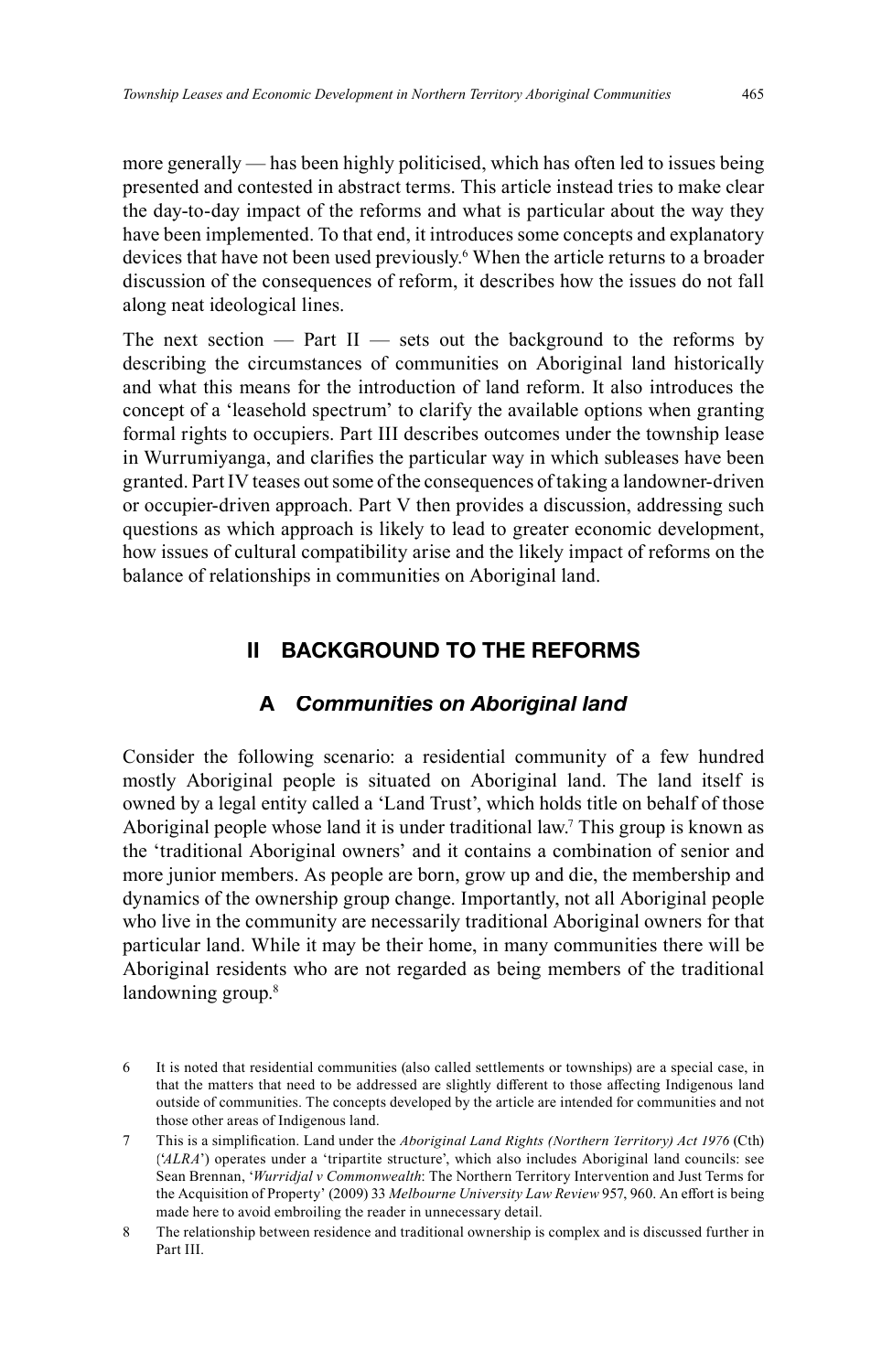In addition to housing, the community itself contains such services as a school, council office and aged care facility and a few small-scale enterprises such as a store, an art centre and visitor accommodation. All of the buildings in the community have been allocated to particular organisations and families, referred to in this article as the 'occupiers', but for historic reasons the arrangements for doing so are informal. That is, most occupiers have never applied for or been granted a set of formal rights such as a lease, and no other legal mechanisms have been developed to formalise their rights.

This, in simplified form, describes the situation in most communities on Aboriginal land<sup>9</sup> in the Northern Territory prior to the introduction of reforms such as township leasing over the last decade. The actual make-up of communities varies considerably, not least with respect to size and the range of facilities that have been built. However, the practice of using informal arrangements to allocate land and infrastructure has been widespread, not just in the Northern Territory but in communities on Indigenous land around Australia.<sup>10</sup>

The effect of reforms such as township leasing has been to formalise the rights of occupiers in these communities. There are several ways in which this can be done and a key question becomes: how can tenure arrangements be formalised so as to best support economic development? This is not the only issue that arises: others include governance, the protection of vulnerable groups in the reform process, addressing the impact of historical displacement and the impact of new arrangements on existing cultural practices. Some of those issues have been addressed elsewhere;<sup>11</sup> the focus of this article is economic development.

### **B** *The Problem with a Dualistic Approach to Debate*

To its detriment, debate about Indigenous land reform in Australia has often been framed in terms of dualisms. The most common has been the use of terms such as 'communal ownership' to describe existing arrangements and 'individual ownership' or 'private property' to describe the intended outcome of land reform. This was particularly common when township leasing was first

<sup>9</sup> This description refers to communities on land held under the *ALRA*, which is by far the most widespread form of Aboriginal land in the Northern Territory and the land on which most residential communities are situated. It is also residential communities on *ALRA* land that are the target of township leasing: see Part III A below.

<sup>10</sup> Particularly in Queensland and South Australia: see Tom Calma, 'Native Title Report 2009' (Report No 2/2010, Australian Human Rights Commission, 2009) 166–78. Over the last 10 years, as a result of government-led reforms, leases have become more common.

<sup>11</sup> See ibid 133–42; Sean Brennan, 'Economic Development and Land Council Power: Modernising the *Land Rights Act* or Same Old Same Old?' (2006) 10(4) *Australian Indigenous Law Reporter* 1; Terrill, *Beyond Communal and Individual Ownership*, above n 4, ch 7.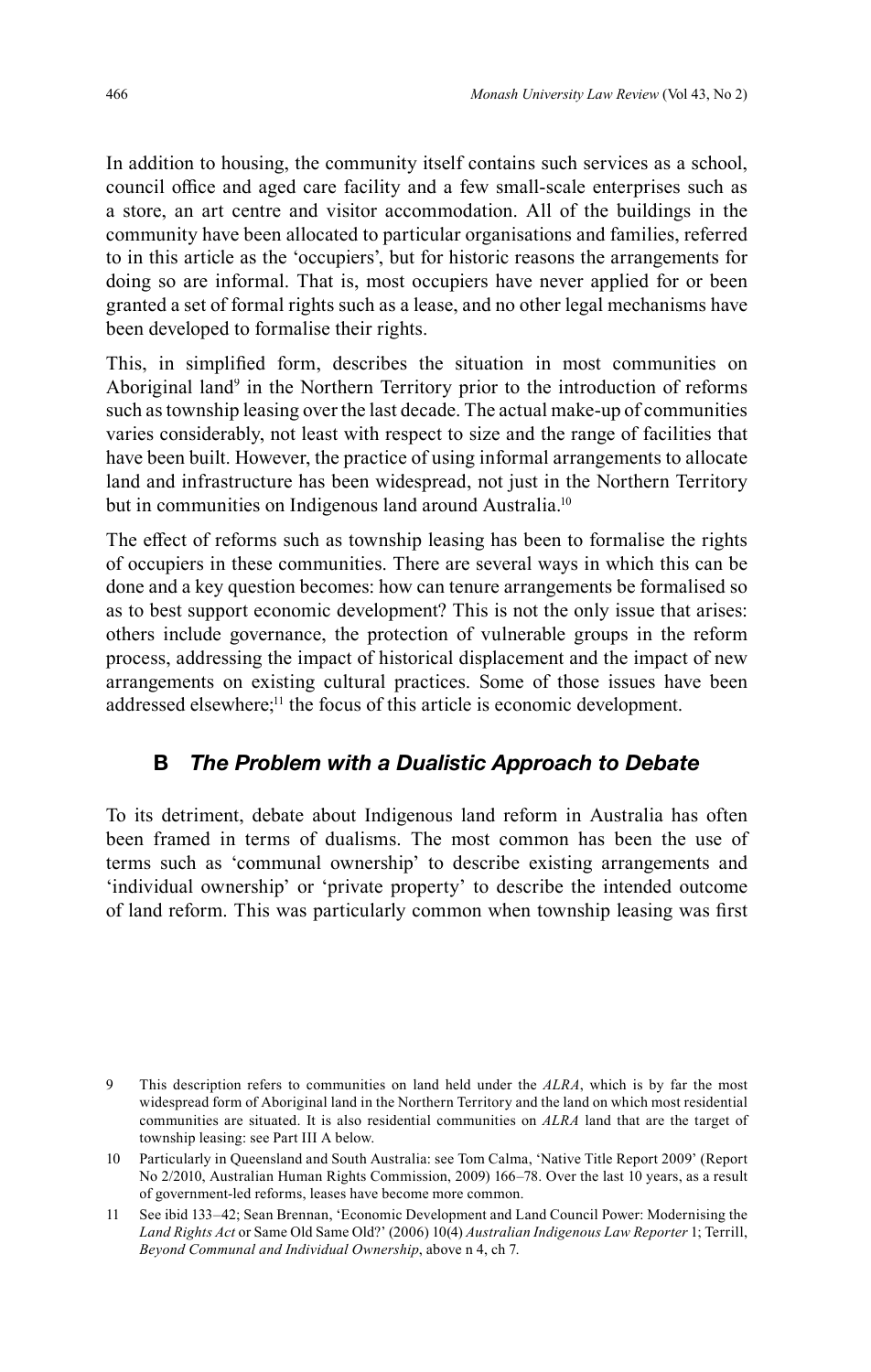introduced in 2006, 12 but at times also continues today. For example, one of the core recommendations of the *Forrest Review* in 2014 was to enable 'individual ownership of land' as 'individual land title underpins all advanced economies'. 13 In 2015, the *White Paper on Developing Northern Australia* spoke of the need to 'increase individual property rights in township areas for willing Indigenous communities'. 14

A slightly different dualism has been used by the Australian government as a type of explanatory device. In the course of describing why Indigenous land reform is necessary, it has often referred to a need for 'secure tenure'. The existing arrangements, it has argued, failed to provide for 'secure tenure', whereas land reform will enable it. While it has never provided a clear explanation of what 'secure tenure' means, the government has attributed a wide range of benefits to its introduction, including greater investment. 15

One problem with this dualistic approach to debate is that it suggests that the existing arrangements are uniform and that there is a single and obvious reform outcome. Neither is true. Historically, arrangements have varied between different types of infrastructure, as well as between land inside of residential communities and other areas of Aboriginal land. For example, the arrangements with respect to a police station or school in an Aboriginal community were different to those with respect to housing for Aboriginal residents.<sup>16</sup> And far from there being a single model of reform, tenure arrangements can be altered and formalised in any number of different ways. As this article illustrates, land reform involves a series of complex decisions.

A further problem with this terminology is the extent to which it can mislead. References to the introduction of 'individual ownership' suggest a move towards ownership of property by individuals, which has been extremely rare. The majority of leases and subleases created as a result of recent reforms have been granted to government agencies, shire councils and non-government organisations. This development is not well captured by references to either 'individual ownership' or 'secure tenure'. 17

The more accurate terminology is that of 'formalisation', however this too has limitations. Employed simply, it might also suggest a dualism — whereby formal tenure is good and informal tenure is bad, or vice versa. Used more broadly it

17 Ibid 204–6.

<sup>12</sup> The debate is described at: Terrill, *Beyond Communal and Individual Ownership*, above n 4*,* 128– 48; Stuart Bradfield, 'White Picket Fence or Trojan Horse? The Debate over Communal Ownership of Indigenous Land and Individual Wealth Creation.' (Issues Paper Volume 3 No 3, Native Title Research Unit, Australian Institute of Aboriginal and Torres Strait Islander Studies, June 2005); Michael Dodson and Diana McCarthy, 'Communal Land and the Amendments to the *Aboriginal Land Rights Act* (NT)' (Research Discussion Paper No 19, Native Title Research Unit, Australian Institute of Aboriginal and Torres Strait Islander Studies, 2006); Tom Calma, 'Native Title Report 2007' (Report No 2/2008, Human Rights and Equal Opportunity Commission, 2008) chs 1, 2.

<sup>13</sup> Andrew Forrest, 'The Forrest Review: Creating Parity' (Commonwealth of Australia, 2014) 2, 52.

<sup>14</sup> Australian Government, 'Our North, Our Future', above n 1, 15.

<sup>15</sup> Terrill, *Beyond Communal and Individual Ownership*, above n 4, 149–51.

<sup>16</sup> Ibid 105–10.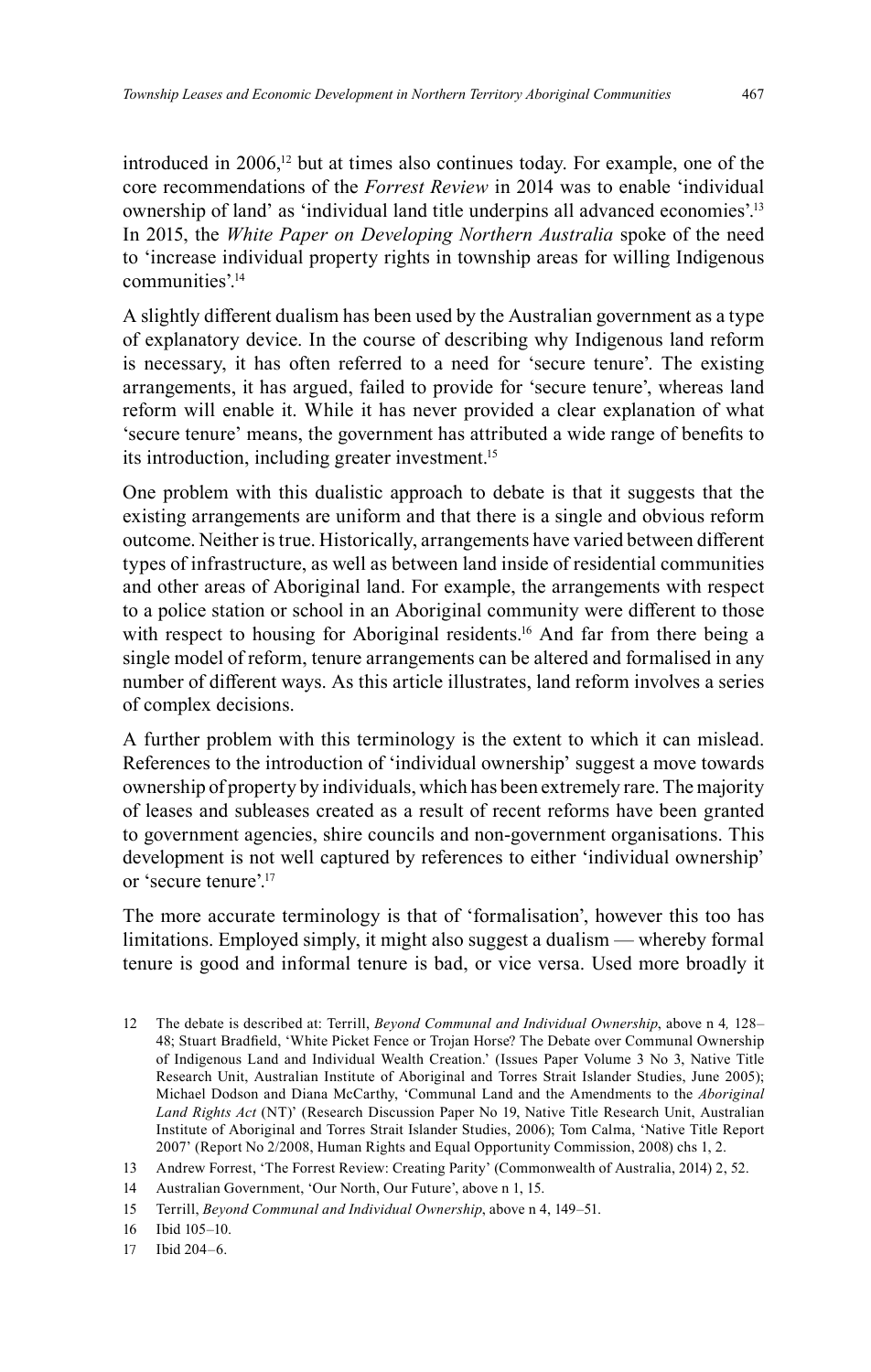is very open, in that formalisation can take so many different forms that little clarity is conveyed by descriptions of a shift to more formal tenure. So how to meaningfully and helpfully describe the choices that are available?

To begin, there are two main decisions to be made when introducing formal tenure arrangements in a community on Aboriginal land: *to whom* the grant of formal tenure is made, and *on what terms*. The first requires little explanation; it simply refers to the identity of the people or organisations who are granted the formal rights. The second of these decisions, the terms upon which grants are made, is a little more complicated and the next section clarifies the range of options.

### **C** *The Leasehold Spectrum*

In addition to Aboriginal residents (some of whom are traditional owners, others of whom are not), larger residential communities on Aboriginal land typically contain a variety of organisations such as government departments and agencies, service-providing NGOs and small-scale enterprises such as a corporation owning the community store.<sup>18</sup> An important issue when formalising tenure arrangements in communities is the extent to which there is a transfer of formal property rights from the underlying landowners to each occupier. There can be a complete transfer, where land is divided up into portions and occupiers are granted freehold ownership of each lot. Or there can be a more contained transfer, where occupiers are granted a lease or sublease. In 2014, the Queensland government introduced legislation that enables some Indigenous land in that state to be divided up and converted to ordinary freehold. 19 That legislation only commenced in 2015 and has not yet been used, and there is no equivalent in other Australian jurisdictions. To date, the preferred approach has been to formalise tenure arrangements through leases and subleases. This avoids having to extinguish underlying ownership of land by the Indigenous group, which has been an issue of significant concern for many Indigenous people.

Electing to use leasehold rather than freehold is not the end of the matter as leases and subleases vary considerably with respect to the extent they convey rights to the occupier. In the Australian Capital Territory, for example, the Crown retains underlying title and 'landowners' are granted long-term, transferable leases.<sup>20</sup> Those leases are then bought, sold and mortgaged in a very similar manner to freehold. At the other end of the scale are leases such as a residential tenancy or a short-term retail lease, where the rights granted to the tenant are far more limited.

Clearly, the way in which leases are drafted will have an impact on how economic development occurs. To illustrate the range of options available here, this article

<sup>18</sup> Diagram Three below provides a description of occupiers in the community of Wurrumiyanga.

<sup>19</sup> See *Aboriginal and Torres Strait Islander Land (Providing Freehold) and Other Legislation Amendment Act 2014* (Qld).

<sup>20</sup> Landownership in the ACT is described in House of Representatives Standing Committee on Transport, Communications and Infrastructure, Parliament of Australia, *Report on the Canberra Leasehold System* (November 1988).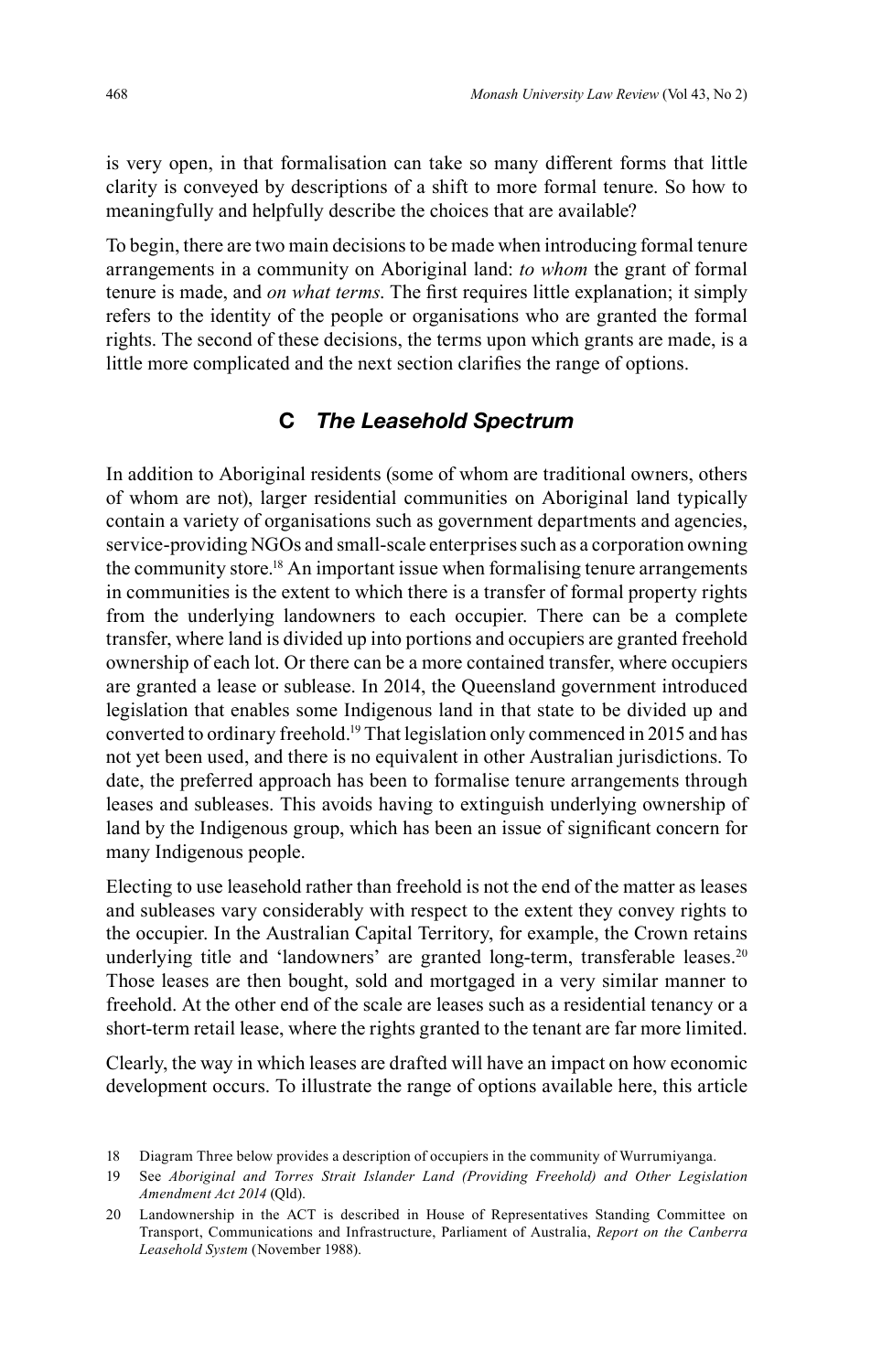identifies five key variables that impact on economic development and plots them on a device called a 'leasehold spectrum'. The five variables are the duration of the lease; the amount of ongoing rent; its transferability; what restrictions there are on the use of the land; and the circumstances in which the sublease can be forfeited or cancelled. The range of options with respect to those variables is depicted in Diagram One.

| <b>Duration</b>     | Short<br>term     | Long<br>term           |
|---------------------|-------------------|------------------------|
| Ongoing<br>rent     | Market rent       | No rent                |
| Transferability     | No transfer       | Freely<br>transferable |
| <b>Restrictions</b> | Many restrictions | No restrictions        |
| <b>Forfeiture</b>   | Readily cancelled | Can't be<br>cancelled  |

**Diagram One: The leasehold spectrum**

It is described as a spectrum because in each case there is a range of possibilities. The duration might be from a week or a year through to 99 years. The amount of ongoing rent can be zero, $^{21}$  nominal, subsidised or market rent. $^{22}$  There may be a clause prohibiting transfer of the lease, providing that it can only be transferred to certain persons, or with consent, or allowing it to be transferred to anyone. There can be a long list of other restrictions on the way the subject land can be used, or none at all. And a lease can be drafted such that a breach of its terms can readily result in the cancellation of the lease, or in a way that makes cancellation by the lessor difficult or impossible.

The leasehold spectrum depicts these five variables in a manner that also gives an indication as to their economic consequences. The further to the right, for each variable, the greater the transfer of rights from the landowner to the occupier. The further to the left, the greater the extent to which the underlying landowners have held onto their rights.

This is a useful point to consider the difference between granting occupiers a lease and granting freehold, as can occur under the legislation recently introduced in Queensland. Of its nature, freehold (or a fee simple, the most common form of freehold) has certain fixed characteristics  $-$  it is perpetual, no ongoing rent is paid to the former owner, it is freely transferable, unrestrictive<sup>23</sup> and cannot be forfeited. There is no freehold equivalent to the leasehold spectrum; all fee simple

<sup>21</sup> While it is more common for rent to be nominal rather than zero, rent-free leases and subleases are permitted by law: Peter Butt, *Land Law* (Lawbook Co, 6<sup>th</sup> ed, 2010) 276.

<sup>22</sup> The term 'market rent' is being used here broadly, in that in most remote Aboriginal communities there is no conventional market for land, rather a single landowner setting the rent for all properties in the community.

<sup>23</sup> Freehold can be subject to restrictions in the form of freehold covenants / restrictive covenants. Freehold covenants are relatively uncommon. There are also limits on the matters they may address: see Butt, above n 21, ch 17.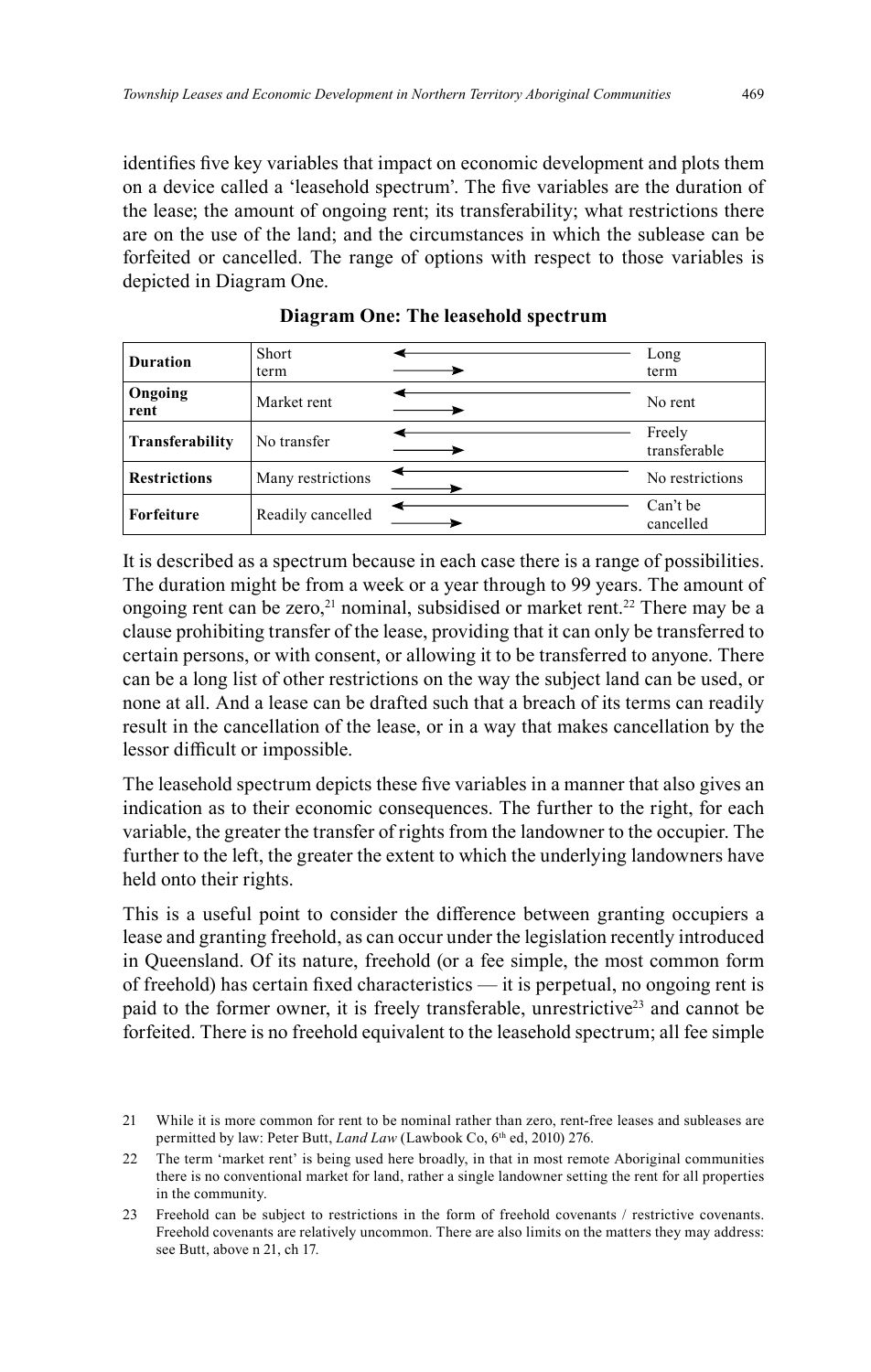ownership tends to have the same features. 24 This is illustrated in Diagram Two, which compares the range of outcomes that are available under leasehold with the fixed outcomes that occur under a fee simple. Depending on the desired outcome, this flexibility can be a potential advantage of using leasehold ownership.<sup>25</sup> A lease can range from being short-term and restrictive, through to something that approximates freehold ownership, depending on the economic model being implemented.

|                     | The leasehold spectrum |  |                        | Freehold               |
|---------------------|------------------------|--|------------------------|------------------------|
| <b>Duration</b>     | Short<br>term          |  | Long<br>term           | Perpetual              |
| Ongoing<br>Rent     | Market rent            |  | No rent                | No rent                |
| Transferability     | No transfer            |  | Freely<br>transferable | Freely<br>transferable |
| <b>Restrictions</b> | Many<br>restrictions   |  | No restrictions        | No restrictions        |
| Forfeiture          | Readily<br>cancelled   |  | Can't be<br>cancelled  | Can't be<br>cancelled  |

**Diagram Two: Leasehold and freehold compared**

Naturally, the form of ownership that any occupier would prefer is freehold ownership or a freehold-like lease. From the perspective of the landowning group, the reverse applies. Under a lease towards the left of the spectrum, they retain ongoing control and receive ongoing rent. In mature land markets, parties negotiate the form of grant they are willing to agree upon. If that is freehold or a freehold-like lease then the purchaser will normally have to pay a purchase price, reflecting the greater value to them of the grant. It is different in communities on Indigenous land. In most communities, there is a single landholding body (such as an Aboriginal land trust or, where there is a township lease, the Executive Director of Township Leasing) that determines the terms upon which grants are made to occupiers. The spectrum illustrates, in a simplified form, the options that are open to them, in a way that gives some indication of what this will mean for economic activity.

This also helps clarify what is meant by the distinction between a landownerdriven and occupier-driven approach to economic development. Under a landowner-driven approach, the focus is on obtaining an economic return for the landowners, especially ongoing rent — in other words, a lease (or sublease) that

<sup>24</sup> An important exception to this is strata title, under which the fee simple owners of units are often subject to a variety of restrictions. To the author's knowledge, strata title (or community title) has never seriously been put forward as an option for communities on Aboriginal land, although it was the subject of an article in 2007: see Lewis Shillito, 'Strata Title Aboriginal Towns? An Alternative to the Town-Leasing Proposal' (2007) 14 *Australian Property Law Journal* 201.

<sup>25</sup> For example, it has been argued that one advantage of introducing home ownership through leases rather than freehold is that leases can create a closed market to maintain the 'demographic integrity' of communities: see Evidence to Agriculture, Resources and Environment Committee, Parliament of Queensland, Brisbane, 6 August 2014, 1 (Tim Wishart, Principal Legal Officer, Queensland South Native Title Services). Closed markets are not possible with ordinary freehold title.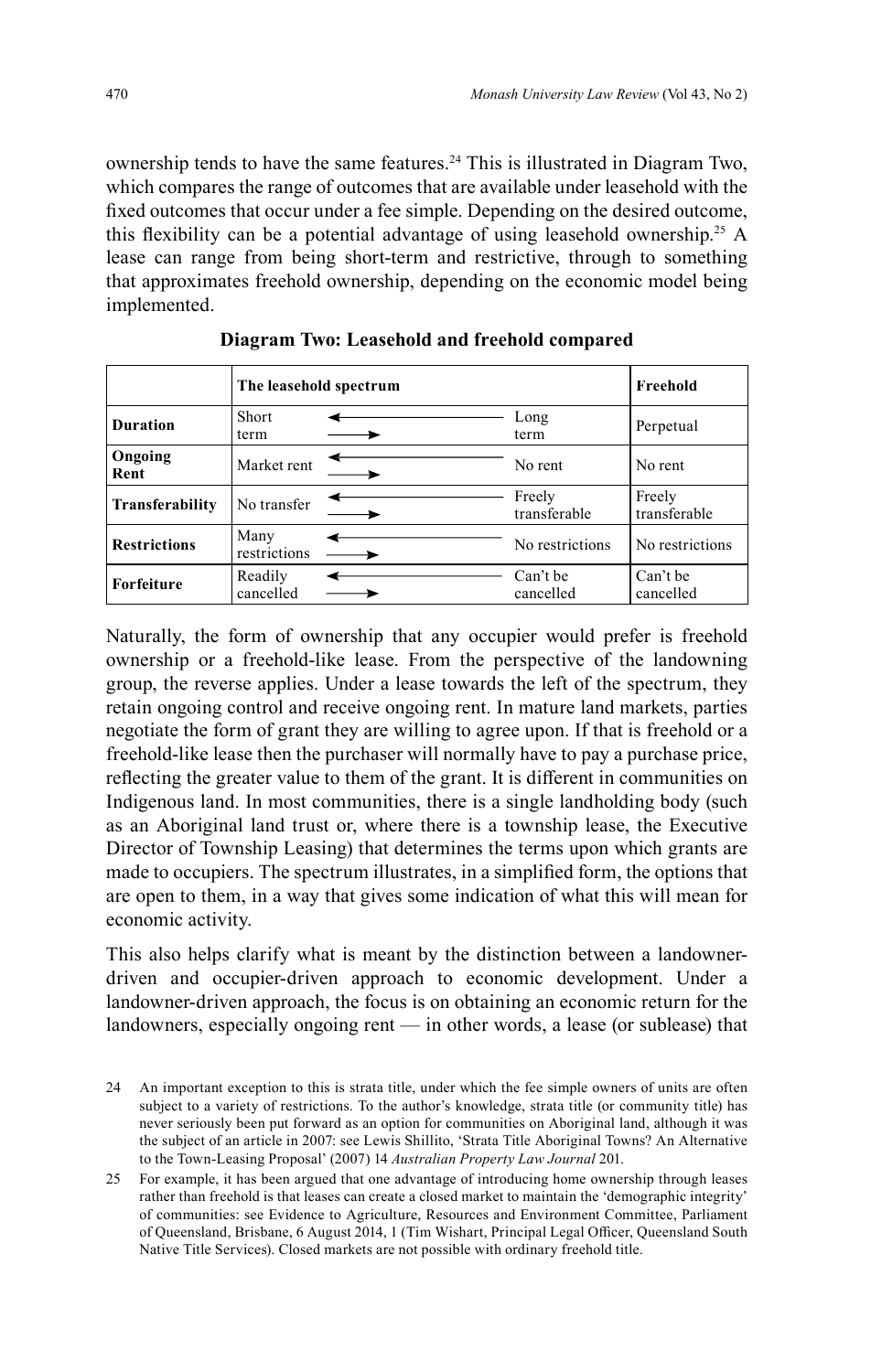sits towards the left of the spectrum. Under an occupier-driven approach, the focus is instead upon providing the occupiers with a valuable set of property rights that they can exploit to their benefit, such as a freehold or lease towards the right of the spectrum. There is of course a tension between the two approaches — it is not possible to simply do both. Most government statements convey the impression that township leasing is being used to introduce an occupier-driven approach. The following section, which identifies outcomes under the Wurrumiyanga township lease, shows that this is not the case. While there is variation between the different types of infrastructure, for the most part township leases have been used to implement a landowner-driven approach to development.

### **III WURRUMIYANGA TOWNSHIP LEASE**

#### **A** *The Introduction of Township Leasing*

Around 45 per cent of the Northern Territory is Aboriginal land held under the *Aboriginal Land Rights (Northern Territory) Act 1976* (Cth) ('*ALRA*').26 This means that the Northern Territory has by far the greatest proportion of Indigenous land ownership of any jurisdiction in Australia. In New South Wales, for example, less than one per cent of the state is Aboriginal land. 27 Most Aboriginal land in the Northern Territory has been unaffected by recent reforms. This is because those reforms have focused on residential communities, particularly larger communities. In the Northern Territory, there are 52 communities on *ALRA* land that generally have a population of more than 100. It is these communities that are the target of township leasing. While they encompass only a small fraction of all *ALRA* land, these communities are highly important as they are the places where most people live.

It is described above how residential communities on Aboriginal land typically contain a range of buildings  $-$  such as houses, offices, council depots, schools and stores — and in the past most of those buildings were installed without the occupiers obtaining a grant of formal rights, such as a lease. The result was that people and organisations occupied infrastructure under *informal tenure arrangements*. 28 At its most basic, a township lease is one model for introducing formal tenure arrangements into such communities, through a headlease and sublease structure. The township lease itself is a long-term, community-wide headlease, and until recently all township leases were held by a body called the

<sup>26</sup> Steering Committee for the Review of Government Service Provision, *Overcoming Indigenous Disadvantage: Key Indicators 2016* (Productivity Commission, 2016) Table 9A.2.1. Exclusive and non-exclusive native title covers a further 9.1 per cent of the Territory, see Table 9A.2.3.

<sup>27 0.5</sup> per cent of NSW is Indigenous land while a further 0.1 per cent is subject to exclusive or nonexclusive native title: see ibid.

<sup>28</sup> There were exceptions, in that some infrastructure was leased and certain other infrastructure occupied by government departments and missions was subject to a statutory right of occupancy. The historical tenure arrangements in communities on Aboriginal land are described in detail at Terrill, *Beyond Communal and Individual Ownership*, above n 4, ch 4.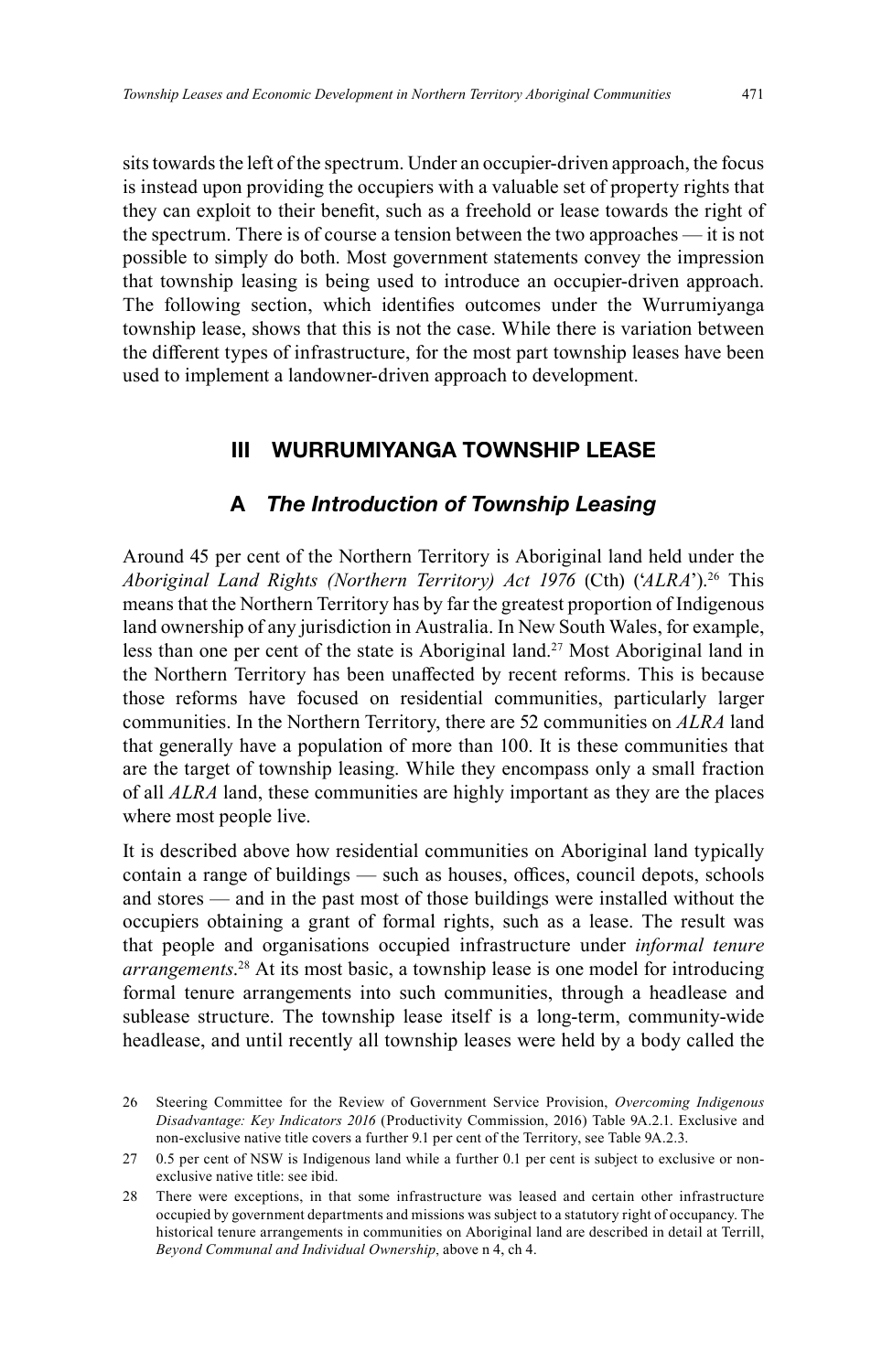Executive Director of Township Leasing ('EDTL'). 29 The EDTL then grants subleases over portions of the community to each occupier. Where it collects rent on a sublease, the EDTL first deducts its expenses and then pays the balance to the landowners, the traditional Aboriginal owners.

A key feature of township leasing has been the role played by the EDTL. It has always been possible for the owners of *ALRA* land to grant leases directly to occupiers, however the Australian government argues that this takes too long and that once a township lease is in place the EDTL can manage the process more efficiently. The major Aboriginal land councils disagree. Pointing to the fact that thousands of lots have been leased directly to occupiers in the last few years, they argue that direct leasing to occupiers can be just as efficient. $30$ 

The land councils have also expressed concern about the fact that township leases have shifted control over decision-making from the Aboriginal landowners to the  $EDTL$ <sup>31</sup> This is one reason why — despite considerable effort by the Australian government — there have been so few township leases. Until recently, only three township leases had been granted, all of which were located on the offshore islands. In the first decade of the reforms, there were no township leases on the mainland in the regions administered by the two larger land councils, the Northern Land Council and Central Land Council.

The reason this has changed recently is because there has been a significant shift in government policy. In 2015, the government announced that it would agree to a township lease being held by a 'community entity' rather than the EDTL. 32. This means that for the first time an Aboriginal organisation, rather than a government statutory body, will hold the headlease and manage the formalisation process. The policy shift has resulted in three further communities agreeing to a township lease: at Gunyangara,<sup>33</sup> Mutitjulu<sup>34</sup> and Pirlangimpi.<sup>35</sup> The township lease at Gunyangara will be held by a corporation representing the Gumatj traditional owners, while the Mutitjulu and Pirlangimpi leases will initially be held by the EDTL with provision made for transfer to a community entity when a corporation has been created that is willing and able to take on the role.

- 29 Its website can be found at Office of Township Leasing, Australian Government, *The Office of Township Leasing* <http://www.otl.gov.au>.
- 30 See, eg, Central Land Council, 'Land Reform in the Northern Territory: Evidence Not Ideology' (October 2013) 18 n 51. The Land Council has also an alternative model based on a headlease to a body called a 'community land corporation': at 30.
- 31 Ibid 12–13.
- 32 Nigel Scullion, 'Gunyangara a Step Closer to Township Lease' (Media Release, 31 July 2015) <http:// www.nigelscullion.com/media-hub/indigenous-affairs/gunyangara-step-closer-township-lease>.
- 33 Nigel Scullion, 'Historic Township Lease for Gunyangara' (Media Release, 18 November 2017) <https://www.nigelscullion.com/media+hub/Gunyangara+township+lease>.
- 34 Central Land Council, 'Township Leasing Our Way: Mutitjulu Celebrates its Community-driven Model' (Media Release, 16 March 2017) <https://www.clc.org.au/index.php?/media-releases/article/ township-leasing-our-way-mutitjulu-celebrates-its-community-driven-model/>.
- 35 Nigel Scullion, 'Celebrations on Tiwi Islands for Township Leasing Outcomes' (Media Release, 27 June 2017) https://ministers.pmc.gov.au/scullion/2017/celebrations-tiwi-islands-township-leasingoutcomes>. For both Mutitjulu and Pirlangimpi, the township lease will initially be held by the EDTL but provision has been made for it to be transferred to a community organisation when a corporation has been created that is willing and able to take on the role.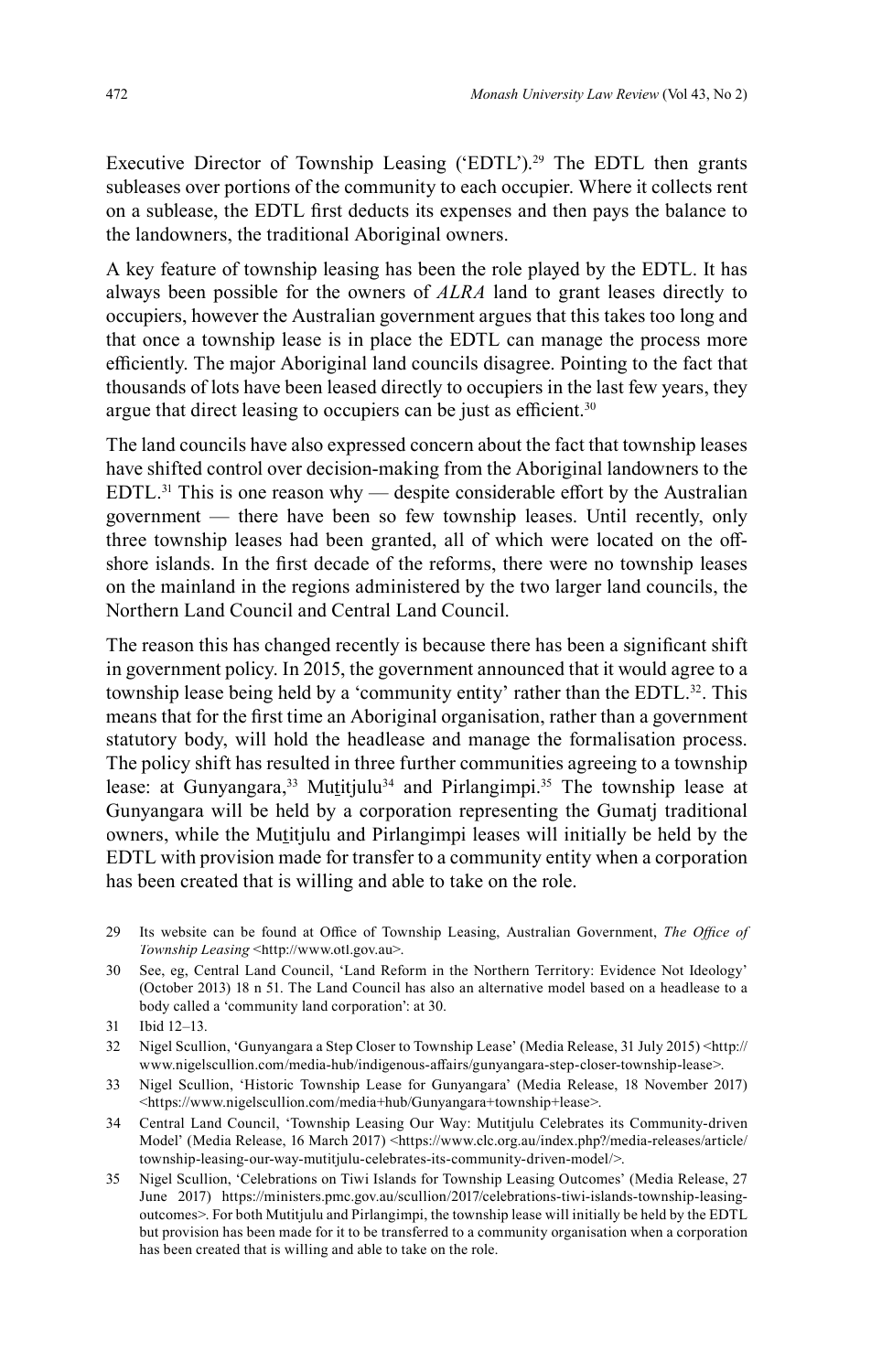This issue of control over decision making is of considerable significance, but is not the focus of this article. This article is instead concerned with the subleases that have been granted to occupiers, and more particularly *to whom* they have been granted and upon *what terms*, with a view to considering the consequences of this for economic development in affected communities. This will continue to be an important issue, regardless of who holds the township lease itself.

### **B** *The Wurrumiyanga Community*

The first ever township lease was granted over the community of Wurrumiyanga on 30 August 2007. Formerly called Nguiu, Wurrumiyanga is situated on Bathurst Island, part of the Tiwi Islands off the coast of the Northern Territory to the north of Darwin. It has a population of between 1265 and 1582 people,<sup>36</sup> most of whom are Tiwi, making it one of the largest remote Aboriginal communities in the Northern Territory. It is the most useful site for a case study of township subleasing practices because it is the community in which implementation of the reforms is most advanced. While it took several years, the process of granting subleases to occupiers is now substantially complete. From reports produced by the office of the EDTL, it appears that same approach to subleasing is being followed in all other township lease communities.

It is described above how not all Aboriginal people who live in residential communities on Aboriginal land are necessarily traditional owners for that particular country. Wurrumiyanga provides an example of this dynamic. In the course of granting the township lease, the regional Aboriginal land council published a list of 250 people who it identified as being the traditional owners for the land on which the community sits. 37 This means that most Aboriginal people living in Wurrumiyanga are not traditional owners for that land. It needs to be emphasised that the relationship between residence and traditional ownership is complicated and the distinction is not clear-cut. Long-term residence might lead to a person acquiring some rights to the land under traditional law, particularly in some regions. Further, the proportion of residents who are also traditional owners will vary considerably between communities.

One reason this matters is because the *ALRA* is one of several Australian land rights schemes that provide for ownership of land by the traditional owners (rather than Aboriginal residents as a group). 38 Consequently, when decisions are made about whether to implement a landowner-driven or occupier-driven approach to economic development, this impacts on not just on the overall level

<sup>36</sup> Coordinator-General for Remote Indigenous Services, 'Six-Monthly Report: July – November 2009' (Australian Government, 30 November 2009) 30.

<sup>37</sup> The list is contained in Annexure 6 to the township lease for Wurrumiyanga. A copy of the leases is available here: <https://www.otl.gov.au/sites/default/files/nguiu\_headlease\_final.pdf>.

<sup>38</sup> Other examples include the *Anangu Pitjantjatjara Yankunytjatjara Land Rights Act 1981* (SA) and some Indigenous land in Queensland. By their nature, native title rights are also held by those Indigenous people whose land it is under traditional laws and customs.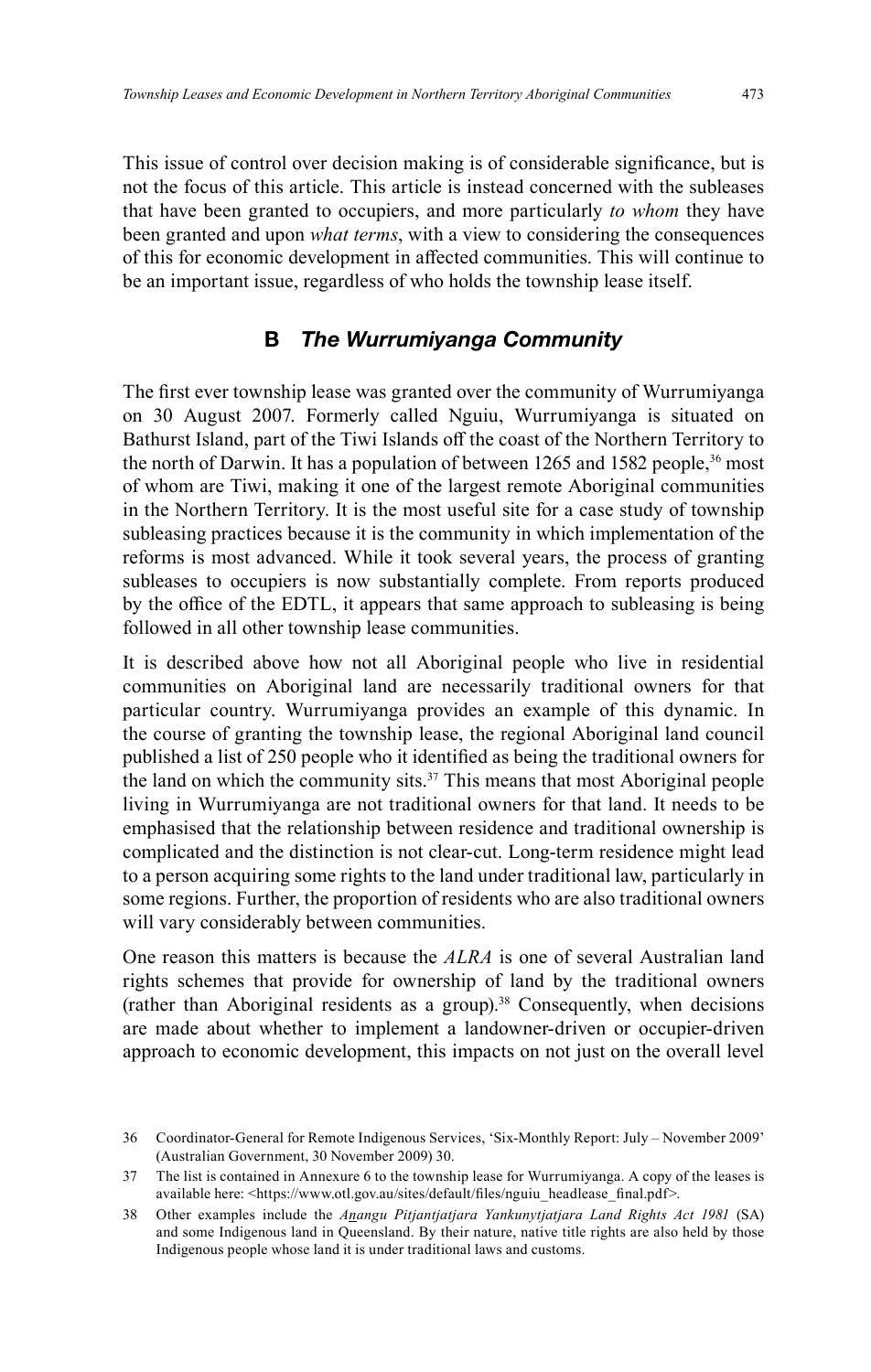of development, and how it occurs, but also the question of which people stand to benefit and how authority over the control of resource flows is allocated.

### **C** *To Whom Have Subleases Been Granted?*

In order to explain, in an intelligible manner, to whom subleases have been granted, this section follows the practice of dividing the composition of communities into three categories: residential housing, service providers and enterprises. While not always neat, this distinction helps clarify the make-up of communities and also corresponds with differences in the approach that has been taken to subleasing. 'Residential housing' refers to the houses in which Aboriginal residents live. Nearly all residential housing in Aboriginal communities is social housing, installed by governments and managed by publicly-funded housing providers. Recently, and coinciding with the introduction of land reforms such as township leasing, a small number of Aboriginal residents have purchased their own homes under subsidised home ownership schemes.

The term 'service provider' refers to organisations occupying infrastructure in Aboriginal communities for the purpose of delivering services. This includes government departments, the local council, health services, aged care facilities and training providers. 'Enterprises' refers to organisations that are engaged in business or commerce, such as the supermarket or community store, a garage, visitor accommodation or art centre.<sup>39</sup>

The community of Wurrumiyanga contains around 417 lots, which have been subleased as follows:<sup>40</sup>

| Sublease holder                                                                                              | <b>Duration</b> | Number of<br>lots |
|--------------------------------------------------------------------------------------------------------------|-----------------|-------------------|
| <b>Residential Housing</b>                                                                                   |                 |                   |
| <b>Territory Housing</b>                                                                                     | 60 years        | 281               |
| Home owners                                                                                                  | 99 years        | 16                |
| Total number of residential housing lots                                                                     |                 | 297               |
| <b>Service providers</b>                                                                                     |                 |                   |
| Catholic Church                                                                                              | 20 years        | 26                |
| Tiwi Islands Regional Council                                                                                | 20 years        | 22                |
| Northern Territory Government                                                                                | 20 years        | 17                |
| Bathurst Island Housing Association                                                                          | 20 years        | 10                |
| Indigenous Essential Services (NT Government-owned<br>corporation responsible for power, water and sewerage) | 20 years        | 8                 |
| Calvary Home Care Services                                                                                   | 20 years        | $\overline{2}$    |

|  | Diagram Three: Table of Wurrumiyanga subleases |  |
|--|------------------------------------------------|--|
|  |                                                |  |

39 The boundaries of each category are not clear cut and may shift over time: for example, a community service might be provided on a for-profit basis, or an enterprise such as a store or art centre might be conducted in a manner similar to a community service. The categories are nevertheless useful for understanding the makeup of communities.

<sup>40</sup> Terrill, *Beyond Communal and Individual Ownership*, above n 4, 182–3. Some numbers have been updated to take account of more recent data.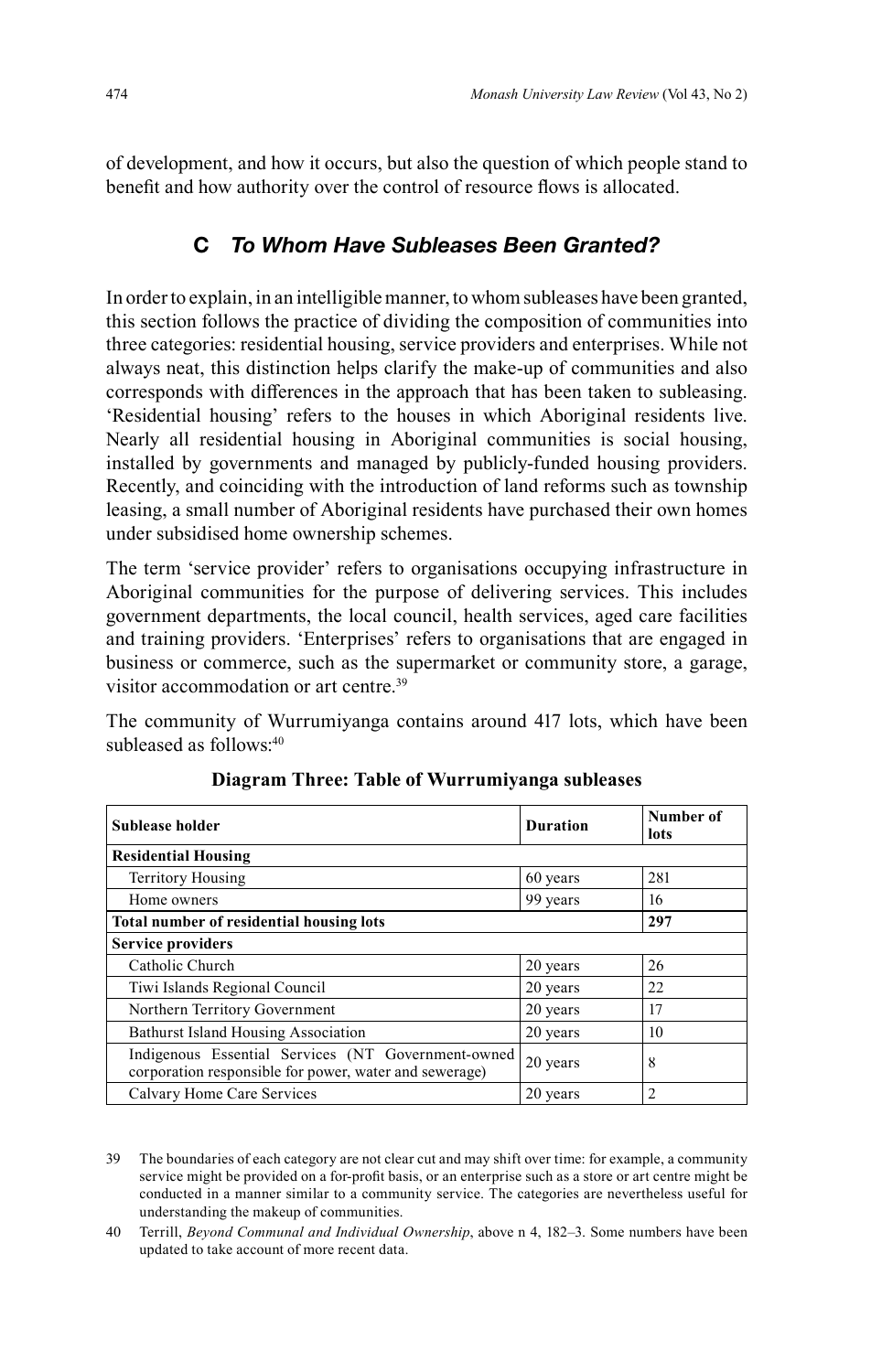| Tiwi Training and Employment Ltd                        | 20 years | $\overline{2}$ |
|---------------------------------------------------------|----------|----------------|
| Menzies School of Health                                | 20 years |                |
| Red Cross                                               | 20 years |                |
| Northern Territory General Practice Education Limited   | 20 years |                |
| Total number of service provider lots                   |          | 93             |
| <b>Enterprises</b>                                      |          |                |
| Mantiyupwi Pty Ltd (owned by traditional owners)        | 20 years | $\overline{7}$ |
|                                                         | 12 years |                |
|                                                         | 5 years  | $\overline{2}$ |
| Nguiu Ullintiinni Association (store and garage)        | 20 years | 8              |
| Tiwi Design (art centre)                                | 20 years | 3              |
| Nguiu Club Association (licensed bar)                   | 20 years | $\overline{2}$ |
| Ngaruwanajirri Artists (art centre)                     | 20 years |                |
| Tiwi Enterprises Pty Ltd                                | 20 years |                |
| Renhe (Australia) Investment Group (property developer) | 20 years |                |
| Wulirankuwu Trust                                       | 20 years |                |
| Total number of enterprise lots                         | 27       |                |
| <b>TOTAL</b>                                            | 417      |                |

During public debate about land reform, it has been said on a number of occasions that township leasing would lead to ownership of property by individuals. For example, former Minister for Indigenous Affairs, Mal Brough, told Parliament that township leasing would create 'a new tenure system for townships on Aboriginal land' that would 'make it significantly easier for individuals to own their own homes and establish businesses'. 41 In a similar vein, John Howard had earlier argued that Indigenous Australians 'should be able to aspire to owning their own home and having their own business' as having 'title to something is the key to your sense of individuality, it's the key to your capacity to achieve, and to care for your family'. 42

In practice, township leasing has not led to ownership of businesses by individuals. It has been accompanied by some home ownership, but only in small numbers. In Wurrumiyanga, there are now 16 houses owned by Tiwi families whereas previously there were none.<sup>43</sup> The introduction of home ownership in Wurrumiyanga has been discussed elsewhere,<sup>44</sup> however it is noted here that these 16 grants represent the outcome of a multi-million dollar program. They are not the simple consequence of having a township lease, and there are no reports of home ownership in any of the other communities with a township lease. 45 Further, 15 of the 16 grants of home ownership in Wurrumiyanga occurred in the first

<sup>41</sup> Commonwealth, *Parliamentary Debates*, House of Representatives, 31 May 2006, 5–6 (Mal Brough).

<sup>42</sup> Michelle Grattan, 'Howard Tilts at Title Fight', *The Sunday Age* (Melbourne), 10 April 2005, 17.

<sup>43</sup> Greg Roche, 'Executive Director of Township Leasing: Annual Report 2016–2017' (Annual Report, Office of Township Leasing, Australian Government, 2017) 6.

<sup>44</sup> Terrill, *Beyond Communal and Individual Ownership*, above n 4, 223–7, 228–33; Leon Terrill, 'What Price to Pay? Home Ownership on Aboriginal Land in the Northern Territory' (2013) 8(9) *Indigenous Law Bulletin* 12.

<sup>45</sup> The annual reports of the Executive Director of Township Leasing refer only to home ownership in Wurrumiyanga.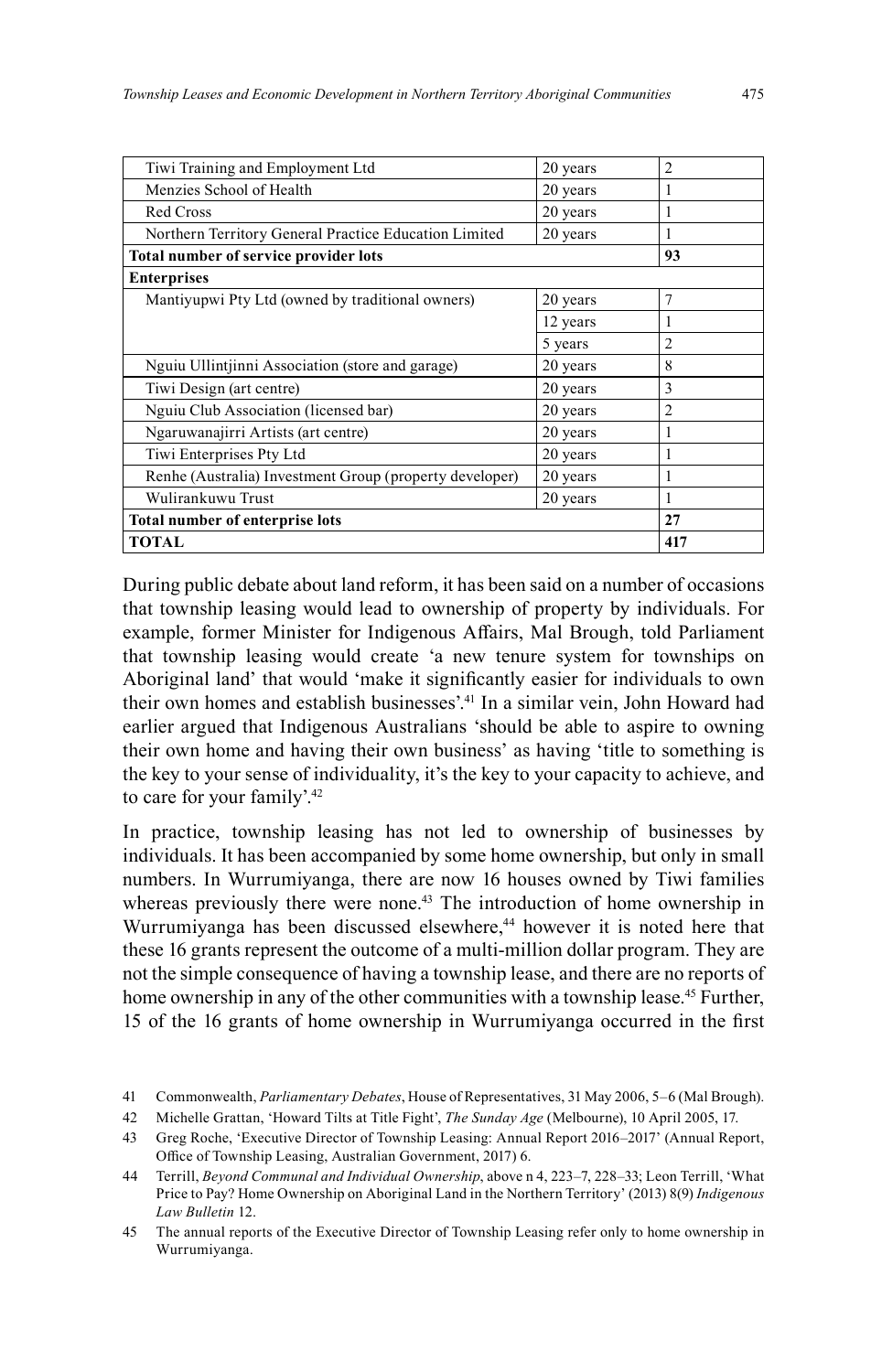three years of the township leases. 46 There has been only one further grant since November 2010. 47 This suggests that some saturation point has initially been reached, at least while further work is done on the full range of barriers to home ownership in remote communities.

Again, there have been no subleases to individuals beyond these few grants of home ownership. All enterprise subleases are held by corporations and collectives. Nor has there been a shift from 'non-profit community-based businesses' to 'profit-making businesses', as Warren Mundine has argued for.<sup>48</sup> For the most part, ownership of enterprises has not changed. The same organisations continue to conduct their businesses, now under a sublease.

The exception to this — and it is a significant exception — is that a body called Mantiyupwi Pty Ltd has acquired 10 township subleases. Mantiyupwi is an investment body that is owned by the traditional owners of the land on which the community is situated.<sup>49</sup> As noted above, in Wurrumiyanga traditional owners are less than one fifth of all community residents (this ratio varies between communities). The subleases to Mantiyupwi reflect the way in which they have used the township leasing process, including the up-front rent they received, to increase their economic stake in the community. 50 In the past, it is more likely that such collective businesses would have been owned by an organisation representing the entire community.

It was also suggested during debate about land reform that township leasing might lead to an influx of new businesses, even to the extent that communities are transformed. For example, David Tollner said that under earlier arrangements 'nowhere do you see bakeries. You do not see hairdressers; you do not see clothing stores — let alone a McDonald's or an Irish theme pub',<sup>51</sup> while the 'normalisation of townships and the creation of long-term leases on towns will enable Aboriginal people and others to buy land and build houses … [i]t will allow businesses to set up'.<sup>52</sup> Diagram Three illustrates the extent to which the economies of remote Aboriginal communities are dominated by government-funded service providers. There are only 27 lots subject to an enterprise sublease, as opposed to 93 lots subleased to a service provider and 281 lots subleased to Territory Housing. Township leasing has permanently altered arrangements around land use, and developments accompanying the introduction of township leasing have led to

<sup>46</sup> Terrill, 'What Price to Pay?', above n 44, 14.

<sup>47</sup> The most recent was on 14 March 2017: see Roche, above n 43, 16.

<sup>48</sup> Mark Metherell, 'Land System Holds Us Back, Says Mundine', *The Sydney Morning Herald* (Sydney), 7 December 2004, 6. See also Nyunggai Warren Mundine, 'Procurement Key to Indigenous Growth: Poverty', *Australian Financial Review* (Sydney), 9 November 2015, 39.

<sup>49</sup> See Tiwi Land Council, 'Information for Tiwi Land Owners: Mantiyupwi — Good Business Amongst the Community' (Community Flyer) <http://www.tiwilandcouncil.com/documents/publications/ landowner-info-sheets/Info%20Doc%20-%20Mantiyupwi.pdf>.

<sup>50</sup> Terrill, *Beyond Communal and Individual Ownership*, above n 4, 242–4.

<sup>51</sup> Commonwealth, *Parliamentary Debates*, House of Representatives, 19 June 2006, 93 (David Tollner).

<sup>52</sup> Ibid.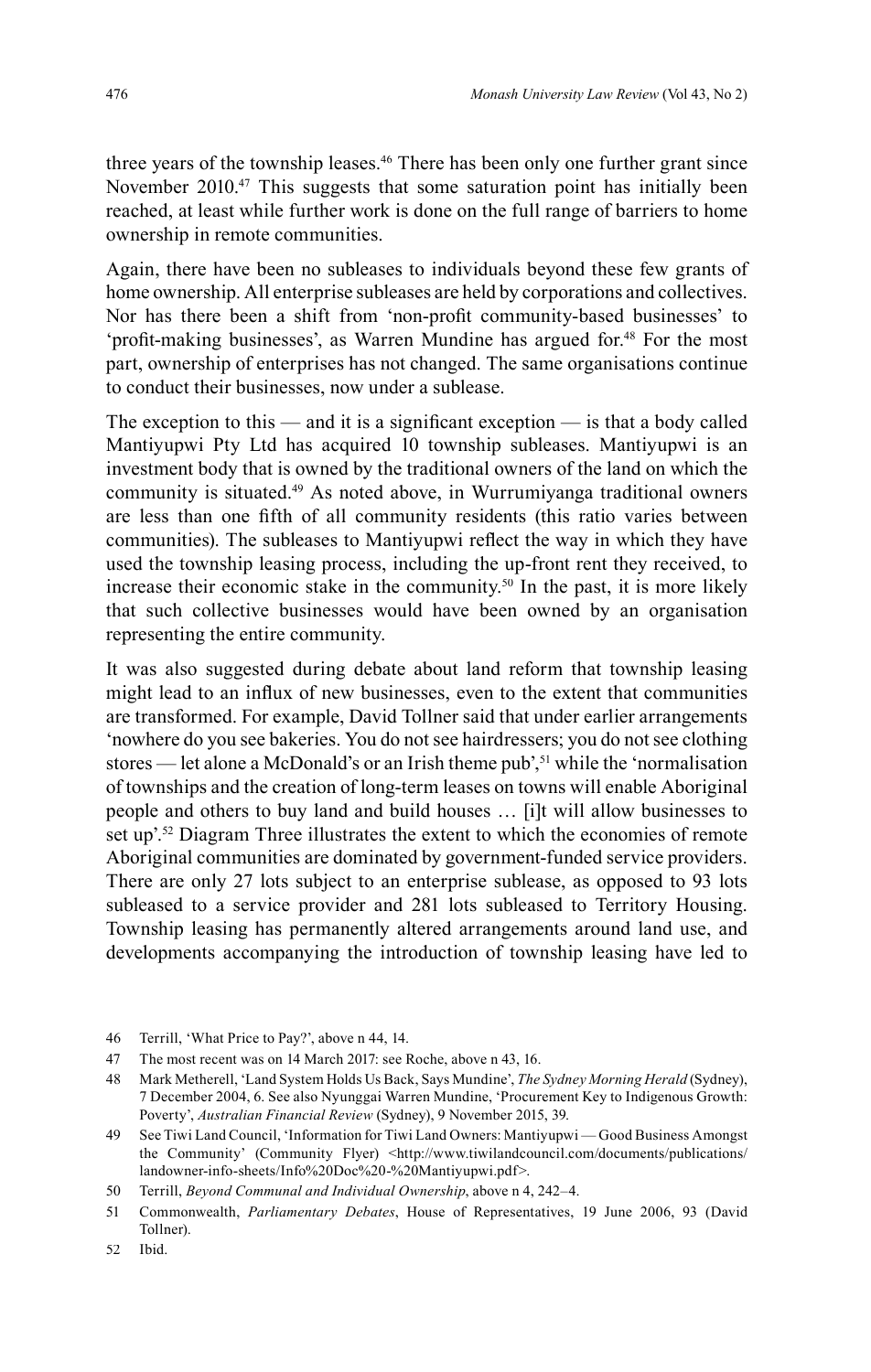some new enterprises (see below), however the fundamental economic character of the community has not changed as a result of township leasing.

### **D** *On What Terms Have Subleases Been Granted?*

### **1** *How Does Home Ownership Occur?*

In several respects, the home ownership subleases — that is, the 16 subleases granted to Aboriginal residents under a home ownership scheme — are different to all other township subleases. As depicted below, they are the most freeholdlike, in that they provide occupiers with a commodifiable set of property rights, particularly to the extent that they are long-term and rent-free.

| <b>Duration</b>     | Short<br>term     | Long<br>term           |
|---------------------|-------------------|------------------------|
| Ongoing<br>rent     | Market rent       | No rent                |
| Transferability     | No transfer       | Freely<br>transferable |
| <b>Restrictions</b> | Many restrictions | No restrictions        |
| <b>Forfeiture</b>   | Readily cancelled | Can't be<br>cancelled  |

**Diagram Four: Home Ownership Subleases**

In certain other respects, home ownership subleases are more restrictive than might be expected. They can only be sold, underleased or otherwise transferred to another with the consent of the EDTL, and subject to such conditions as the EDTL may impose, although the EDTL may not unreasonably withhold consent (clause 12 of the sublease terms53). Further, they cannot be sold where to do so would mean that the non-Tiwi population of Wurrumiyanga exceeds 15 per cent (Annexure A, item A.5), although this is not currently an issue as the non-Tiwi population is below 10 per cent.<sup>54</sup> There is also a range of other restrictions on use. The sublease holder must maintain certain insurance (clause 16), allow the EDTL to enter the premises to conduct inspections (clause 8.2), must only use the land for the purpose of a residential dwelling (clause 9.1) and where requested must remove certain improvements upon expiration of the sublease (clause 20.10). The sublease can also be terminated where the sublease holder abandons the property (clause 20.5). Despite these restrictions, the home ownership subleases are appropriately structured as a form of property to enable them to be mortgaged. All have been mortgaged to Indigenous Business Australia, which provides the home loans under the Indigenous Home Ownership program.<sup>55</sup>

<sup>53</sup> The home ownership subleases use a set of standard terms. The author obtained copies through a title search.

<sup>54</sup> Greg Roche, 'Executive Director of Township Leasing: Annual Report 2010–2011' (Annual Report, Office of Township Leasing, Australian Government, 2010) 27.

<sup>55</sup> The mortgages to Indigenous Business Australia are registered and appear on a title search.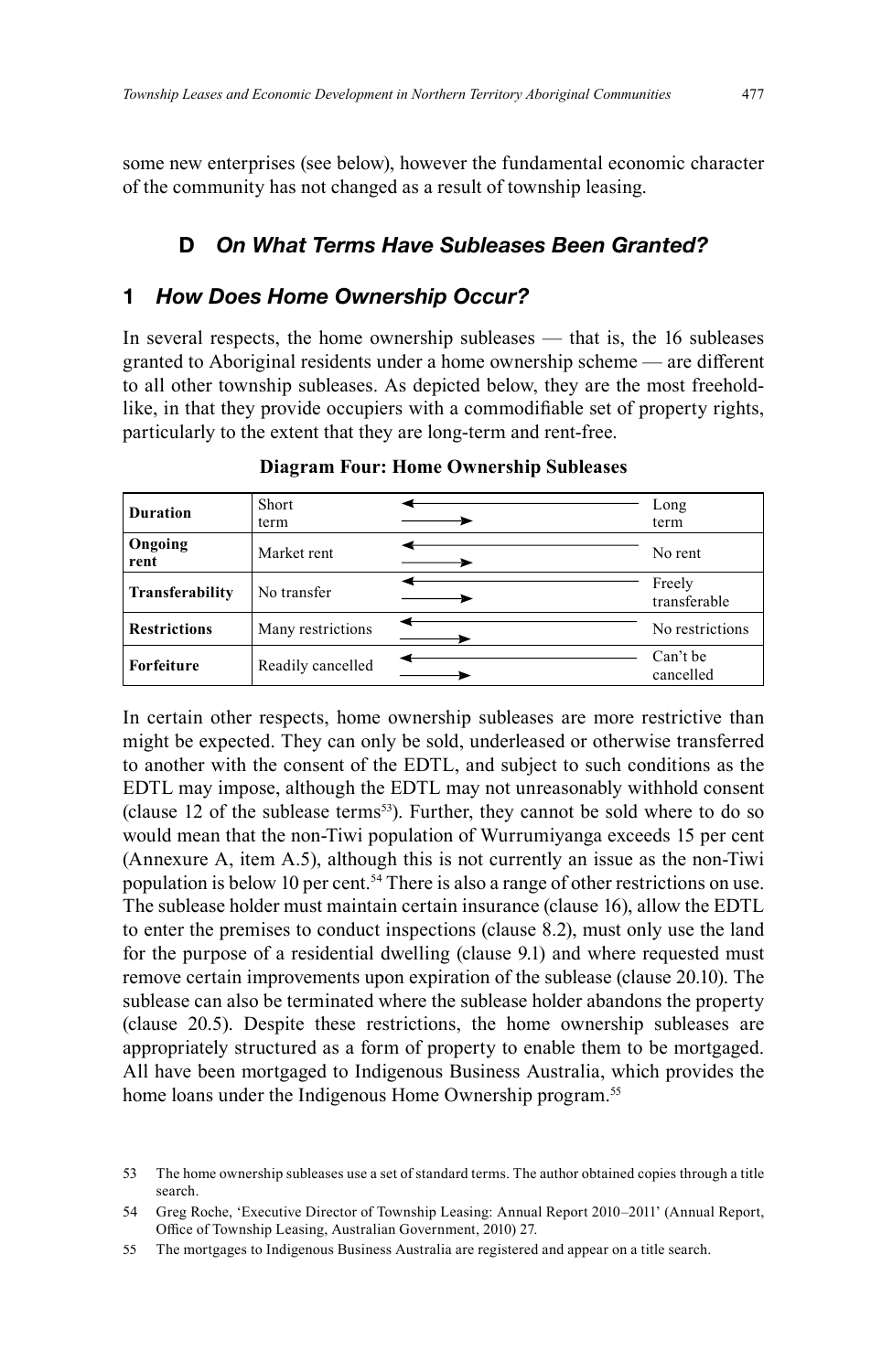## **2** *What About Other Housing?*

Beyond home ownership, other areas of residential housing have been subleased long-term to Territory Housing, the Northern Territory government's public housing provider. Territory Housing then issues residents with tenancy agreements under which they are required to adhere to public housing standards or face eviction. This is not an economic development measure, rather the implementation of a new, stricter and more formalised housing management regime, a development that affects all larger communities on Aboriginal land and not just township lease communities. 56 The rent paid by residents of public housing does not flow through to the Aboriginal landowners; it is retained by Territory Housing for housing management. The sublease between EDTL and Territory Housing is itself rent-free, as this was the government policy at the time the sublease was granted. 57

### **3** *What is the Form of Tenure Granted to Businesses?*

Of greater interest for an article on economic development is the form of tenure granted to businesses. The emergence of new enterprises in Wurrumiyanga has been impressive, in a way that is not immediately apparent from the list of subleases provided in Diagram Three. The land council and the traditional owners have used the township leasing process to set in train a number of developments. This is not entirely new: Tiwi landowners have a history of pursuing economic development opportunities, with the assistance of the land council, most notably through an acacia plantation on the islands. 58 In the period since the township lease, they have increased their commercial activities *within the Wurrumiyanga township*, which is new. This has included:

- purchasing an established business called Tiwi Tours;
- entering into a joint venture with respect to a takeaway store;
- acquiring three facilities that provide accommodation to visitors;
- establishing a car-rental business;

Tenants' Rights and the Double-Sided Consequences of "Secure Tenure" in Remote Aboriginal Communities', (2016) 8(23) *Indigenous Law Bulletin* 3.

- 57 Calma, 'Native Title Report 2009', above n 10, 139–40. As the sublease to Territory Housing is rentfree, the EDTL does not obtain rent to pass onto the Aboriginal landowners. It is otherwise for most other township subleases, which are subject to rent.
- 58 Tiwi Land Council, 'Information for Tiwi Land Owners: The Forests of Tiwi Islands On the Road to Success' <http://www.tiwilandcouncil.com/documents/publications/landowner-info-sheets/ Info%20Doc%20-%20Forest.pdf>.

<sup>56</sup> See Nadia Rosenman and Alex Clunies-Ross, 'The New Tenancy Framework for Remote Aboriginal Communities in the Northern Territory' (2011) 7(24) *Indigenous Law Bulletin* 11. While the new arrangements impose higher obligations on tenants (see Terrill, *Beyond Communal and Individual Ownership*, above n 4, 196–7, 233–5) they also provide them with formal rights against the government (see, eg, Shuba Krishnan and Katherine Gregory, 'Anger over Northern Territory Aboriginal Living Conditions Sparks Legal Action, Inquiry Call', *ABC News* (online), 11 February 2016 <http://www. abc.net.au/news/2016-02-10/anger-over-nt-town-camps-sparks-legal-action/7157888>; Elly Patira, 'Cuts Both Ways: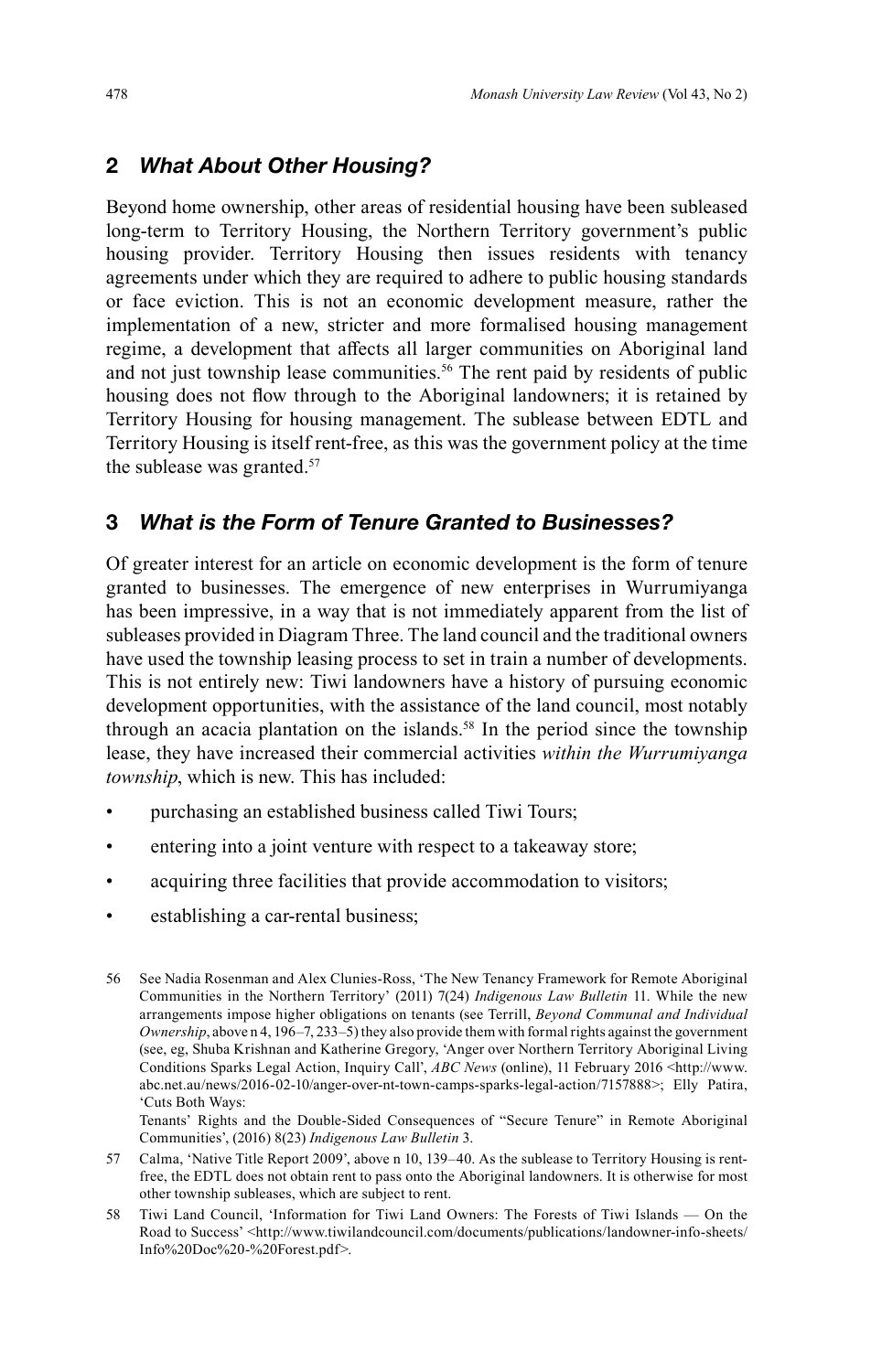- purchasing a truck, which it leased to the Bathurst Island Housing Association so that it could take advantage of government construction contracts; and
- constructing a shopping centre.<sup>59</sup>

The Australian government, the EDTL and the Tiwi Land Council have all pointed to these developments as showing the value of township leasing.60 This claim requires some examination, to ensure that the appropriate conclusions are being drawn and that other communities are given accurate information about what it is that has worked at Wurrumiyanga. It is suggested here that there have been four factors that have contributed to these developments.

The first is rent. Upon grant of the township lease, the Australian government paid the traditional owners an up-front rental payment of \$5 000 000. 61 This is a considerable sum of money, and unlike most government payments the traditional owners were able to use it in any way they chose. For the most part, they chose to invest it. It appears that the up-front rent enabled the traditional owners to purchase Tiwi Tours and the tip-truck and to construct a house as part of the joint venture with respect to the take away store. It also appears that the rent facilitated or helped with the acquisition of the accommodation facilities and the construction of a shopping centre. 62

A second factor is difficult to quantify or assess, which is that of advice and leadership. It appears that there has been strong leadership from senior traditional owners with respect to pursuing commercial opportunities. Traditional owners have also received assistance with their investments from the land council and from the EDTL. These sorts of investments require expertise that is not always available in remote communities. Some of the developments — such as the construction of the supermarket complex and the acquisition of accommodation facilities — required a high level of strategy and planning.

A third factor is that the Northern Territory Emergency Response and the Strategic Indigenous Housing and Infrastructure Program ('SIHIP') led to a sharp increase in government spending between 2007 and 2011. This is reflected in visitor numbers to the community, which went from around 2500 in 2005 to more than 7000 in 2008, before returning to less than 2000 in 2013. 63 This led to

- 59 See Pat Watson, 'Executive Director of Township Leasing: Annual Report 2009–2010' (Annual Report, Office of Township Leasing, Australian Government, 2010) 13; Tiwi Land Council, 'Mantiyupwi — Good Business Amongst the Community', above n 49.
- 60 See, eg, Scullion, 'Reform for the Future', above n 2; Office of Township Leasing, Australian Government, *Benefits of a Township Lease* — Case Study — Mantiyupwi Pty Ltd, Office of Township Leasing <https://www.otl.gov.au/township-leases/benefits-township-lease>; Tiwi Land Council, 'Community Flyer: Mantiyupwi — Good Business Amongst the Community', above n 49.
- 61 This is set out in clause  $51(b)(i)(A)$  of the township lease for Wurrumiyanga, a copy of which is available at <https://www.otl.gov.au/sites/default/files/nguiu\_headlease\_final.pdf>.
- 62 See Tiwi Land Council, 'Community Flyer: Mantiyupwi Good Business Amongst the Community', above n 49; Roche, 'Executive Director of Township Leasing: Annual Report 2016–2017', above n 43, 5.
- 63 Tiwi Land Council, 'Tiwi Land Council 2012/2013: Thirty-Fourth Annual Report' (9 September 2013) 14–15.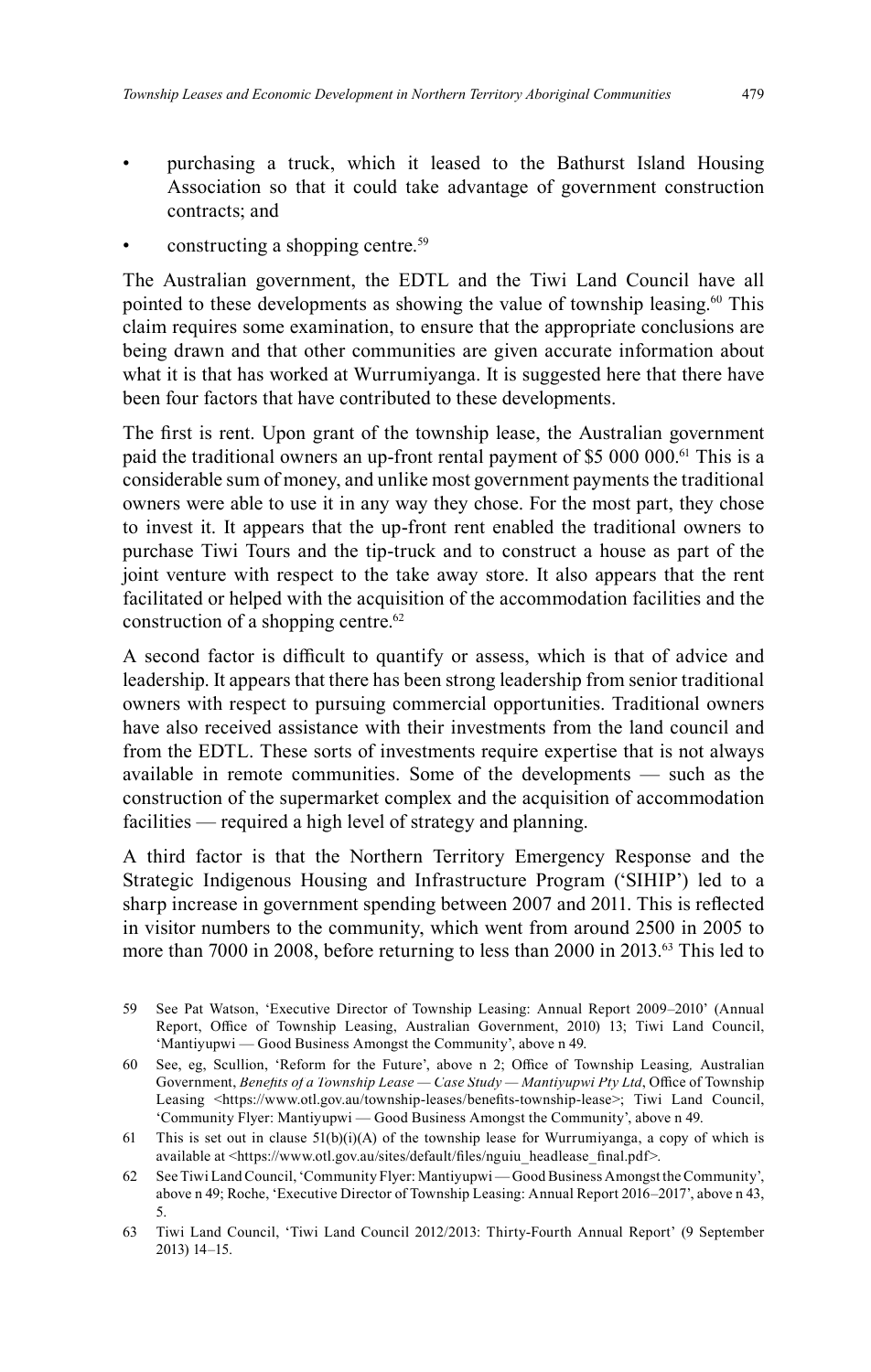a mini-construction boom, and the traditional owners and land council have been astute in taking advantage of this. For example, Mantiyupwi obtained a number of subleases for the purpose of providing contractors with accommodation while working on SIHIP,<sup>64</sup> and underleased one area to the Territory Alliance Partners to construct a camp under an arrangement that gave them first option to purchase the assets from the Northern Territory government once construction had been finalised.<sup>65</sup> This also relied on the government being receptive to this form of development, which has not always been the case.<sup>66</sup>

The fourth factor — which is the focus of this article — is changes to land tenure as a result of the township lease. Previously, the usual practice was for enterprises not to have a lease or sublease. They occupied the infrastructure that they had built or been allocated under informal arrangements. Now they all hold a sublease, and the following table sets out the rent, duration and permitted use for each sublease:<sup>67</sup>

| Sublease holder     | No. of<br>lots | Rent per<br>vear | <b>Duration</b> | <b>Renew</b><br>option? | <b>Permitted use</b>                                       |
|---------------------|----------------|------------------|-----------------|-------------------------|------------------------------------------------------------|
| Mantiyupwi Pty Ltd* | 1              | \$11 470         | 20 years        | Yes                     | Office and staff<br>accommodation                          |
| Mantiyupwi Pty Ltd  | 1              | \$5735           | 20 years        | Yes                     | Office accommodation                                       |
| Mantiyupwi Pty Ltd  | 1              | \$11 470         | 20 years        | Yes                     | Tourist accommodation                                      |
| Mantiyupwi Pty Ltd  | 1              | \$11 470         | 20 years        | Yes                     | Office and staff<br>accommodation                          |
| Mantiyupwi Pty Ltd  | $\mathbf{1}$   | \$21 065         | 20 years        | Yes                     | Motel and worker's<br>accommodation                        |
| Mantiyupwi Pty Ltd  | $\mathbf{1}$   | \$2860           | 20 years        | Yes                     | Residential accommodation<br>for employees and contractors |
| Mantiyupwi Pty Ltd  | $\mathbf{1}$   | \$3718           | 5 years         | N <sub>o</sub>          | Short term accommodation                                   |
| Mantiyupwi Pty Ltd* | 1              | \$3718           | 5 years         | N <sub>o</sub>          | Short term accommodation                                   |
| Mantiyupwi Pty Ltd  | $\mathbf{1}$   | \$2302           | 20 years        | Yes                     | Residential accommodation                                  |
| Mantiyupwi Pty Ltd* | 1              | \$38 500         | 12 years        | N <sub>o</sub>          | Supermarket and retail outlet                              |
| Nguiu Ullintjinni   | 1              | \$3718           | 20 years        | Yes                     | Residential dwelling                                       |
| Nguiu Ullintjinni   | 1              | \$3718           | 20 years        | Yes                     | Residential dwelling                                       |
| Nguiu Ullintjinni   |                | \$3718           | 20 years        | Yes                     | Residential dwelling                                       |
| Nguiu Ullintjinni   | 3              | \$100 000        | 20 years        | Yes                     | Nguiu store, café / restaurant,<br>workshop, fuel bowser   |
| Nguiu Ullintjinni   | 1              | \$3718           | 20 years        | Yes                     | Residential dwelling                                       |

**Diagram Five: Enterprise subleases**

64 Watson, above n 59, 13.

65 Ibid.

- 66 The Office of Township Leasing tried to help Aboriginal organisations in other township lease communities to construct accommodation for sublease to the Northern Territory Government, however negotiations failed because the parties were not able to agree on suitable rent: Greg Roche, Submission to Expert Indigenous Working Group, *Investigation into Indigenous Land Administration and Use*, June 2015, 5.
- 67 This information was collated from a title search (through the Land Titles Office of the Northern Territory) of all registered subleases to commercial enterprises in Nguiu/Wurrumiyanga (NT Portion 1640) conducted in 2015. In some cases the amount of rent ramped up over the first few years, and the figures here reflect the final amounts. As described below, most subleases also contain rent review clauses which may lead to further increases.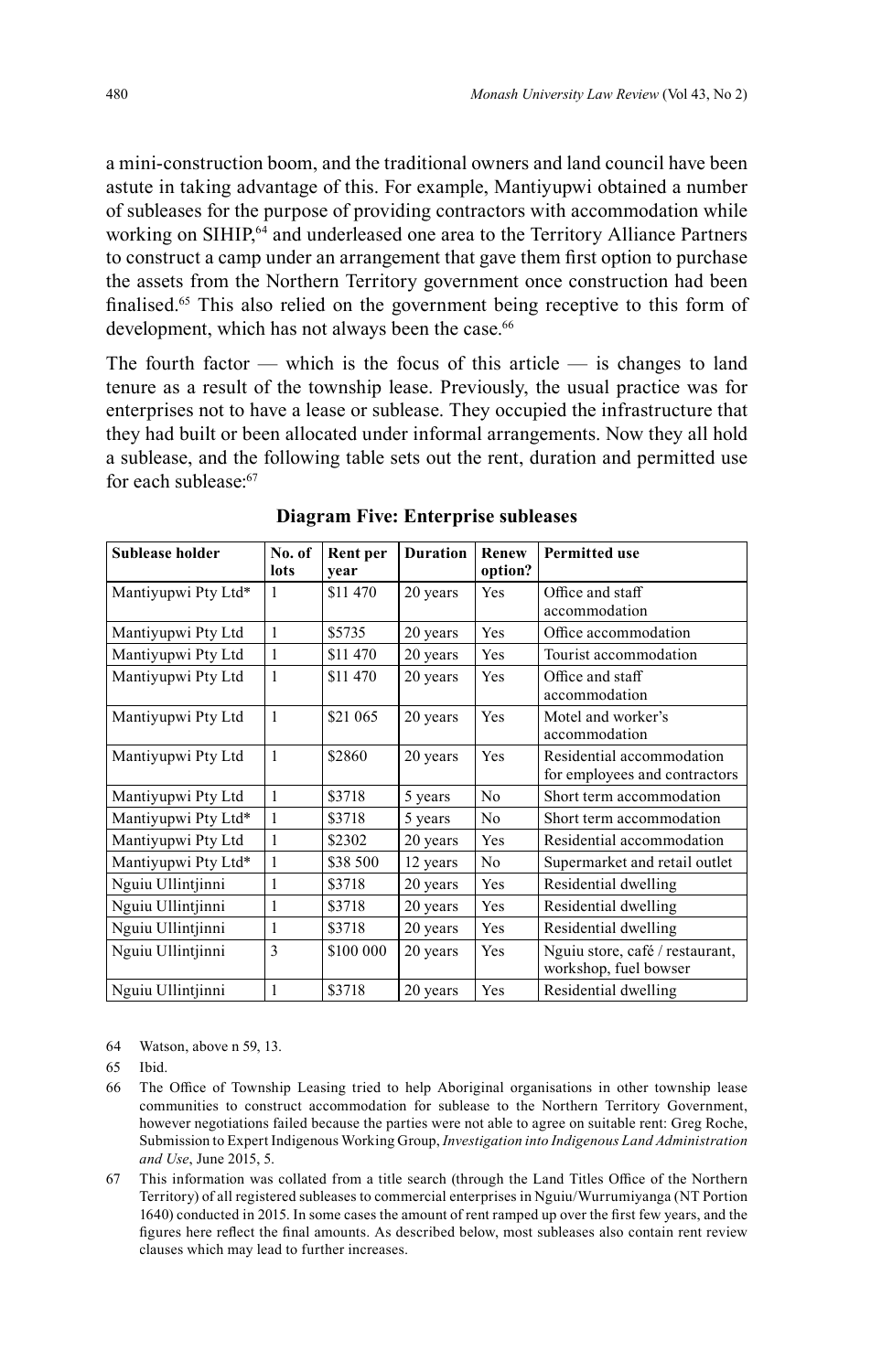| Nguiu Ullintjinni          |   | \$3718   | 20 years                  | <b>Yes</b> | Residential dwelling                                       |
|----------------------------|---|----------|---------------------------|------------|------------------------------------------------------------|
| Tiwi Design                | 2 | \$3201   | 20 years                  | <b>Yes</b> | Office premises / showroom,<br>workshop                    |
| Tiwi Design                |   | \$3718   | 20 years                  | <b>Yes</b> | Residential dwellings                                      |
| Nguiu Club                 |   | \$4290   | 20 years                  | Yes        | Residential accommodation<br>for the sublessee's employees |
| Nguiu Club                 |   | \$55 000 | 20 years                  | Yes        | The operation of an associated<br>social club              |
| Ngaruwanajirri             |   | \$10 348 | 20 years                  | Yes        | Office, showroom, workshop<br>and manager's residence      |
| Tiwi Enterprises           |   | \$9350   | 20 years                  | <b>Yes</b> | Workshop/Garage                                            |
| Renhe                      |   | \$3080   | 20 years                  | <b>Yes</b> | Residential accommodation                                  |
| Wulirankuwu                |   | \$3410   | 20 years                  | <b>Yes</b> | Residential accommodation                                  |
| Total rent for enterprises |   |          | \$323 295 (including GST) |            |                                                            |

All but one of these enterprise subleases (see below) are subject to a rent-review clause under which every five years the parties must either agree on a new amount or ask the president of the Australian Property Institute to determine the 'open market rental value' of the premises, whose determination then binds the parties. This suggests that the rent for all of these subleases is, or over time will become, market rent. 68 The enterprise subleases also utilise a set of standard terms and conditions in a similar manner to the home ownership subleases described above. They can only be used for the identified permitted use, and may only be sold, underleased or otherwise transferred to another with the consent of the landowners and the EDTL (clause 9). There are several other restrictions on use, including a requirement that sublease holders maintain improvements (clause 27).

On a number of occasions, the government has argued that part of the economic value of township leases is that they lead to long-term and transferable subleases. The *White Paper on Developing Northern Australia* refers to township leasing as one option for facilitating 'the tradability and bankability of rights and interests in Aboriginal land'. 69 In the course of explaining the value of township leasing, Nigel Scullion has referred to the need for 'long term and transferable subleases' of the type that 'you or I could go to the bank with and get mortgage on'. 70 More broadly, under its 'Jobs, Land and Economy Programme' the government seeks to fund activities 'that support long-term, tradable tenure'. 71

These statements suggest that subleases granted to enterprises under a township lease are similar to leases found in the Australian Capital Territory: long-term, transferable and freehold-like. That is not the case. The terms of these enterprise

- 68 Information included in some of the subleases suggests that the tenants have initially been given a grace period of below-market rental until the first review, particularly the subleases to Nguiu Ullintjinni and the Nguiu Club where it appears likely that the amount of rent will increase after review. This may have now occurred: as described below at n 80, the township lease revenue for Wurrumiyanga increased significantly in 2015-16. The updated rental figures are not on the public record.
- 69 Australian Government, 'Our North, Our Future', above n 1, 31.
- 70 Nigel Scullion, '2014 National Native Title Conference Speech' (Speech delivered at the 2014 National Native Title Conference, Coffs Harbour, 2 June 2014).
- 71 Australian Government, 'Indigenous Advancement Strategy Guidelines' (July 2014) 12 <https:// www.pmc.gov.au/sites/default/fi les/publications/ias\_guidelines.pdf>.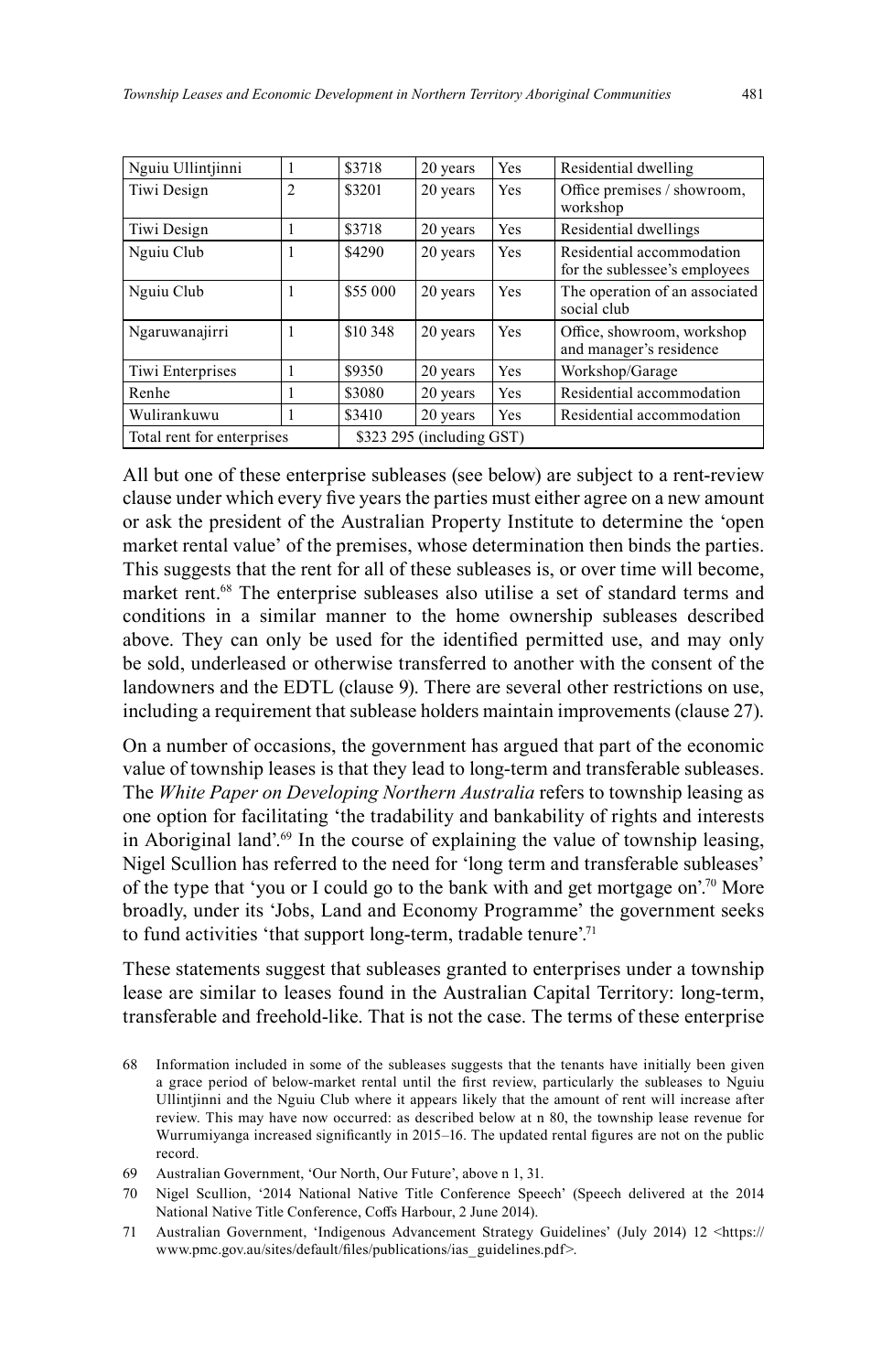subleases are more like a retail lease that might be found in a shopping centre. In terms of the leasehold spectrum, the average enterprise sublease can be depicted as follows:

| <b>Duration</b>     | Short<br>term     | Long<br>term        |
|---------------------|-------------------|---------------------|
| Ongoing<br>rent     | Market rent       | No rent             |
| Transferability     | No transfer       | Freely transferable |
| <b>Restrictions</b> | Many restrictions | No restrictions     |
| Forfeiture          | Readily cancelled | Can't be cancelled  |

**Diagram Six: Enterprise Subleases**

In other words, and in contrast to the home ownership subleases, they have *not* been designed in a way that facilitates their 'tradability and bankability'. The focus is instead upon providing landowners with rent and a degree of ongoing control. In 2010, then Coordinator-General for Remote Services, Bob Beadman, provided a copy of the standard sublease terms to the Commonwealth Bank and sought advice on their suitability for a mortgage. He was advised that the sublease terms were 'so onerous at [sic] to make the [sub]lease near to valueless and arguably it becomes a business liability rather than an asset'.<sup>72</sup> The above diagram illustrates why this is the case.

For the most part, those subleases have not been mortgaged or used as collateral for a loan. There is an exception: as the government and the EDTL have pointed out, 73 part of the funds for the supermarket complex were provided through a commercial loan from Westpac bank that was secured by a mortgage. The mortgage covers three subleases, the supermarket complex and two other buildings used for 'office and staff accommodation' and 'short term accommodation' (those subleases marked with an asterisk in the table at Diagram Five). This indicates that Westpac was of the view that the subleases were not a liability, that despite the obligation to pay ongoing rent they represented positive value.

It is noteworthy that the 12-year sublease for the supermarket complex is different from other enterprise subleases, in that it does not contain a market rent review clause. This is significant, as it is likely that the rental of \$38 500 does not reflect the full value of the sublease. The supermarket complex contains a profitable supermarket as well as four smaller retail spaces, which have been underleased to a takeaway food outlet, a laundromat, a games parlour and a credit union.<sup>74</sup> It is very likely that this would generate an income for the sublease holder of far more than \$38 500. Other enterprise subleases have been drafted so that any increases

<sup>72</sup> Bob Beadman, 'Northern Territory Coordinator General for Remote Services: Report #2: December 2009 to May 2010' (Department of Housing, Local Government and Regional Services, Northern Territory Government, June 2010) 76.

<sup>73</sup> Scullion, 'Reform for the Future', above n 2; Roche, Submission to Expert Indigenous Working Group, above n 66, 3.

<sup>74</sup> Roche, Submission to Expert Indigenous Working Group, above n 66, 3.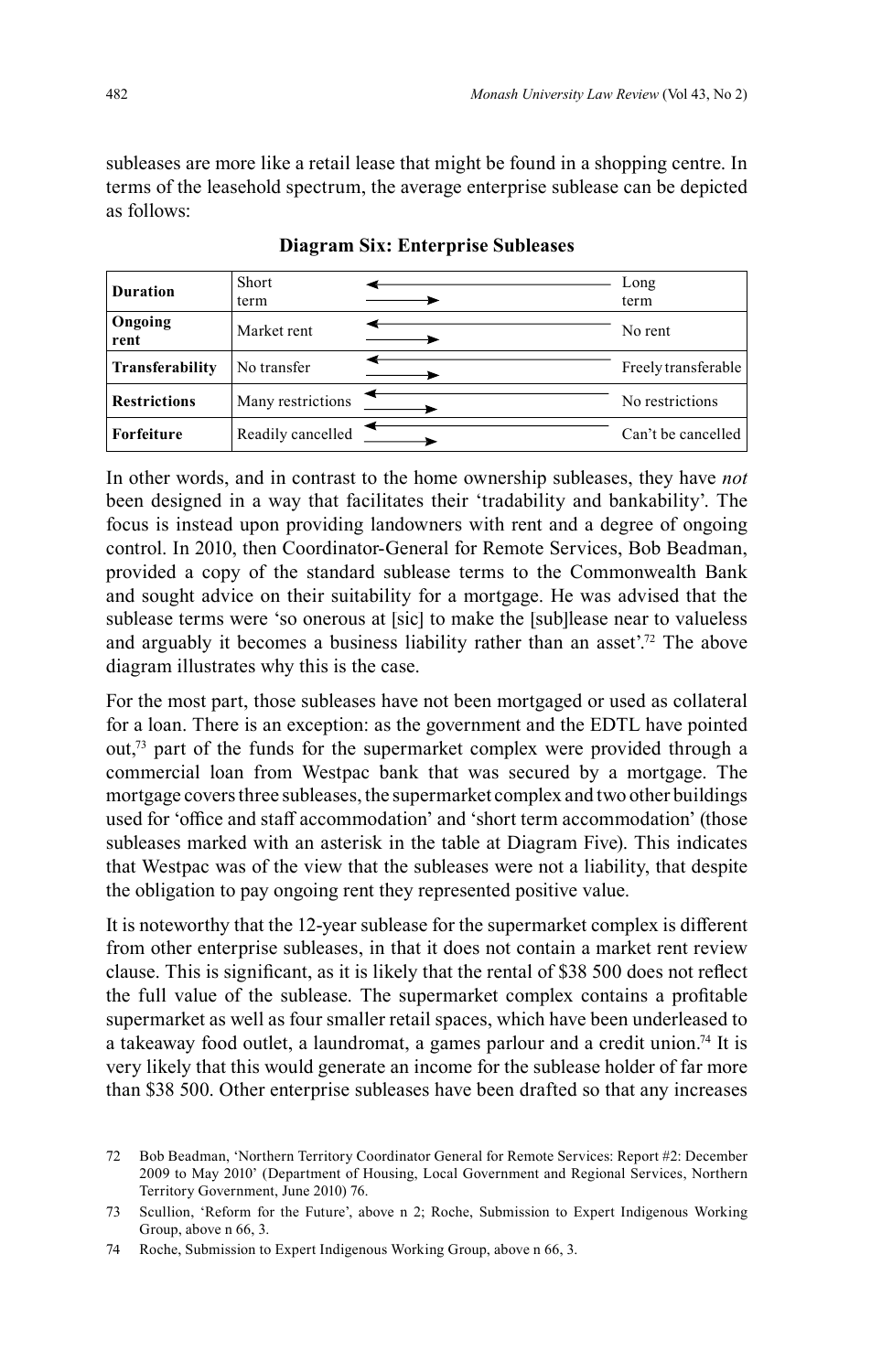in the value of the property are captured through the rent review process and flow to the landowners. There are no other mortgages of an enterprise sublease in Wurrumiyanga, and no reports from other township lease communities. The arrangements for the supermarket complex appear to be exceptional presumably because the sublease holder is Mantiyupwi, which is owned by the traditional owners  $-$  rather than representing the first example of what will become a widespread practice. What is actually widespread is the practice of using the subleasing process to generate income for the landowners.

It must be noted that a similar approach to leasing is being taken in communities on Aboriginal land that do not have a township lease. As a result of the recent changes in government policy, and pressure on landowners to grant more leases, enterprises in communities on Aboriginal land across the Northern Territory are expected to sign up to leases and pay 'fair rent'.<sup>75</sup> This reflects a key element of the new approach that is being taken to land tenure in communities on Aboriginal land. Traditional owners are being given greater social license to exploit their landownership for commercial gain, something that in the past was generally not considered appropriate inside of residential communities.

### **IV COMPARING THE TWO APPROACHES**

### **A** *Which Is the Best Approach to Land Reform?*

There is legitimate scope for debate about whether a landowner-driven approach or an occupier-driven approach is better suited to the needs and circumstances of remote communities on Indigenous land. While township leasing and related reforms have been underway for a decade, we have never had such a debate. This section considers, in broad terms, some of the consequences of different approaches. It is acknowledged here that the terms 'landowner-driven' and 'occupier-driven' development are simplifications. The leasehold spectrum makes clear how there is a range of possibilities and the potential for mixed outcomes: for example, a lease might be long-term and rent-free, but inalienable. There is nevertheless a fundamental tension between the two approaches. It is also the case that the preferred approach will differ, depending as it does on the preferences and circumstances of each community and the type of infrastructure under consideration. Already in Wurrumiyanga there is a mixture: home ownership subleases reflect an occupier-driven approach while other subleases are more consistent with a landowner-driven approach.

To be clear, this is not a situation where the outcome can be left to 'market forces' or for Aboriginal people to decide for themselves. The role of Aboriginal landowners *and* Aboriginal community residents in the decision-making process

<sup>75</sup> Central Land Council, 'Application for a Lease, Licence or Other Interest in Aboriginal Land', 2 <http://www.clc.org.au/fi les/pdf/Leasing\_application\_form.pdf>. See also Terrill, *Beyond Communal and Individual Ownership*, above n 4, 199.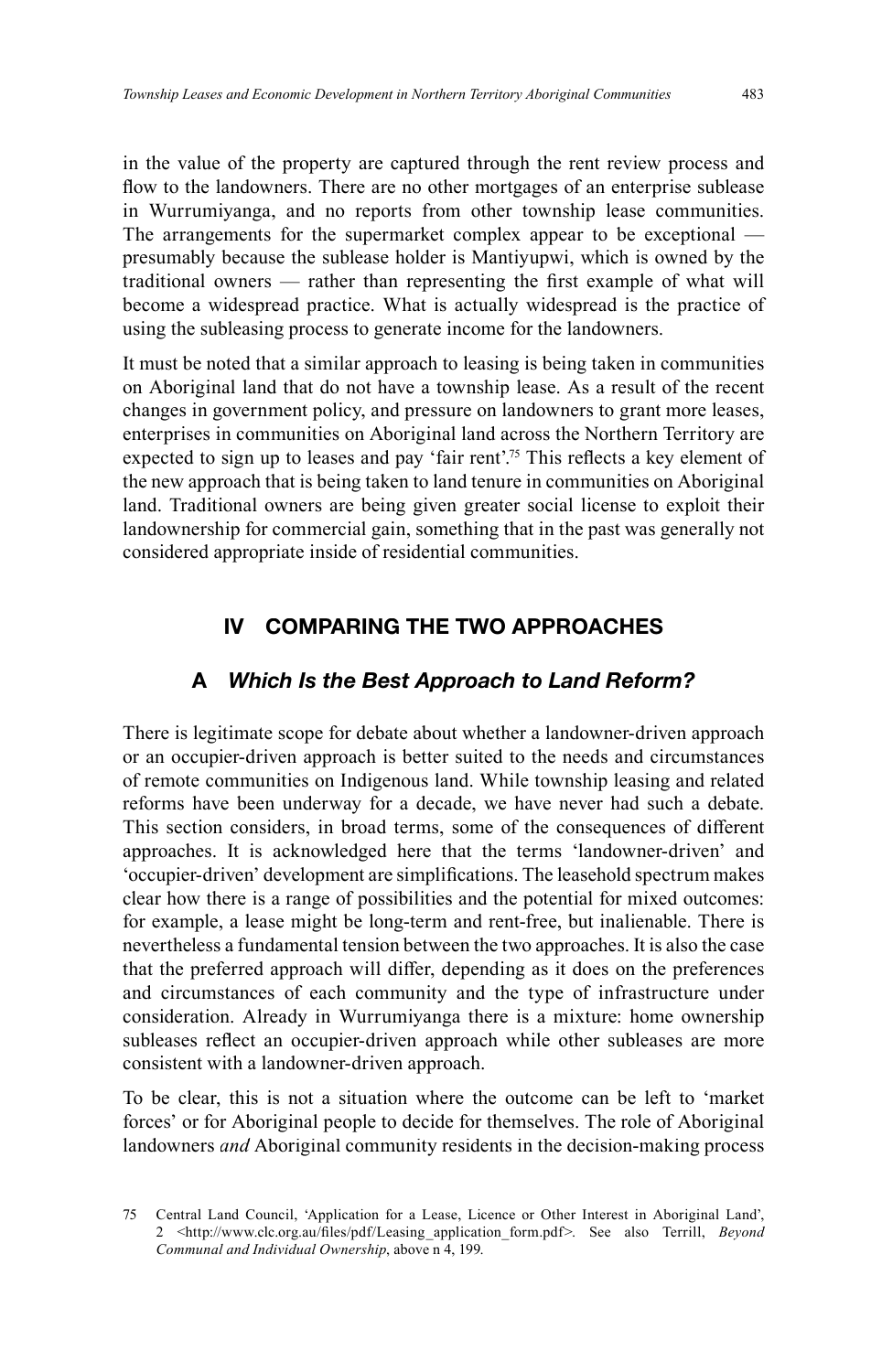is critical; the importance of this cannot be understated. However, it is neither possible nor desirable to simply 'leave it to them'. Governments and organisations such as Aboriginal land councils are inextricably involved. The approach that they take to applying for or requiring (sub)leases, to agreeing to or requiring rent, to deciding which communities are eligible for home ownership programs and which communities will receive funding — these will heavily influence, if not shape, the outcome. In such circumstances, purporting to 'leave it to the community' can conceal the influence that governments and other organisations have. This is also a complex and novel situation, one in which any community would benefit from access to the best available information and advice. Further, this article demonstrates how at times there is the potential for conflict between the interests of traditional landowners and non-landowner residents. Where it occurs, the approach taken by outsiders will influence the resolution (or exacerbation) of this conflict.

#### **B** *A Landowner-Driven Approach to Economic Growth*

Under a landowner-driven approach, the focus is on obtaining an economic return for the landowners, primarily through rent. For the past few decades, most businesses and organisations that operated in Aboriginal communities did not pay rent for the land they occupied. In Wurrumiyanga, for example, prior to the township lease the landowners were receiving just \$2000 per year from rent on leases within the community. 76 This has changed dramatically. Since 2013, the office of the EDTL has been publishing the amount of revenue it collects each year in its annual reports. For the Wurrumiyanga township lease, that amount has been \$642 219,<sup>77</sup> \$715 822,<sup>78</sup> \$668 677,<sup>79</sup> \$1 169 151,<sup>80</sup> and \$1 038 576.<sup>81</sup> Initially, that rent went towards repaying the \$5 000 000 up-front payment that was made to landowners upon grant of the township lease. That amount has now been repaid, which means that future rent will be 'disbursed to organisations nominated by the Mantiyupwi Traditional Owners for their ongoing economic and social development'. 82

Rent is a source of income for landowners and an additional cost for occupiers, and some of the consequences of this are explored below. It must be noted that the introduction of rent is a development that extends beyond township leases: in

<sup>76</sup> Roche, 'Executive Director of Township Leasing: Annual Report 2010–2011', above n 54, 16.

<sup>77</sup> Greg Roche, 'Executive Director of Township Leasing: Annual Report 2012–2013' (Annual Report, Office of Township Leasing, Australian Government, 2013) 20.

<sup>78</sup> Greg Roche, 'Executive Director of Township Leasing: Annual Report 2013–2014' (Annual Report, Office of Township Leasing, Australian Government, 2014) 23.

<sup>79</sup> Greg Roche, 'Executive Director of Township Leasing: Annual Report 2014–2015' (Annual Report, Office of Township Leasing, Australian Government, 2015) 23.

<sup>80</sup> Greg Roche, 'Executive Director of Township Leasing: Annual Report 2015–2016' (Annual Report, Office of Township Leasing, Australian Government, 2016) 30. The report does not explain or comment on the significant jump in income between this and the previous financial year, which may be due to rent review mechanisms in subleases: see above n 68.

<sup>81</sup> Roche, 'Executive Director of Township Leasing: Annual Report 2016–2017', above n 43, 34.

<sup>82</sup> Ibid 5.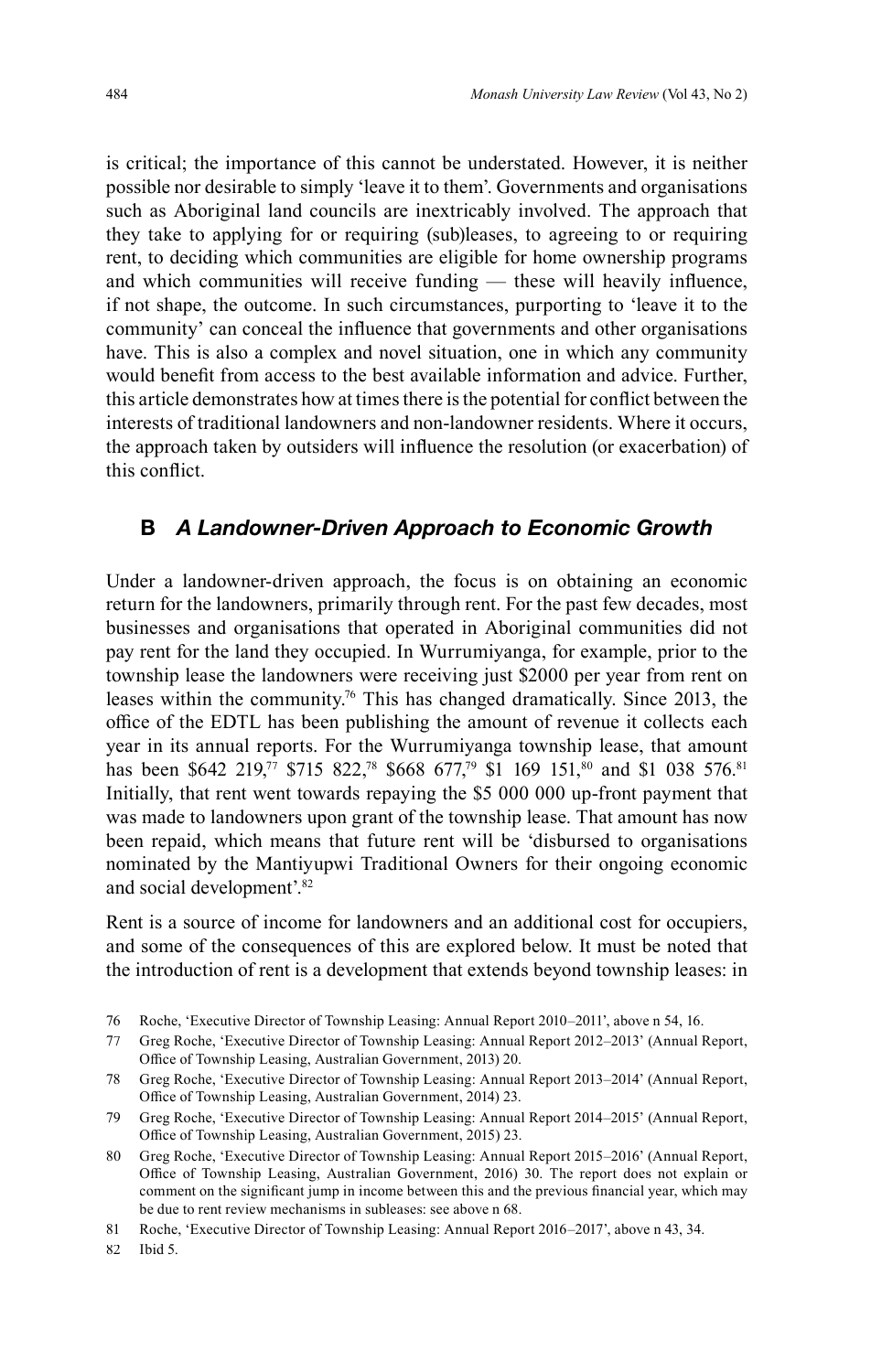communities on Aboriginal land across the Territory, there has been a significant increase in the amount of rent being collected. There is no research or published reports that detail whether rental rates are higher or lower in communities with a township lease. And while the amount of rent is not inconsiderable, it is also necessary to put these figures in context. Wurrumiyanga is one of the largest communities on Aboriginal land, with a population of between 1265 and 1582 and around 250 traditional owners.<sup>83</sup> In most other communities the rent will be less. This rent is not enough to completely change the economic environment, and it will take considerable skill to use/invest it in a way that has a real impact. Conversely, the extent of the additional cost to occupiers should not be overstated. Many of the enterprises described above are paying just a few thousand dollars a year in rent. 84 In some cases it is much larger, however this appears to be for enterprises (the social club, the store and café) that are more profitable.

#### **1** *Rent as Landowner Income*

#### *(a) The Different Uses towards Which Rent Can Be Put*

Rent is paid to the Aboriginal landowners collectively. In general terms, they then have a choice whether to invest it, to use it on community projects or to distribute it to individuals and families. Different issues arise in each case. Where rent is invested, then (depending on the availability of suitable investments) the landowners will receive further returns down the track. As the experience in Wurrumiyanga demonstrates, investment can also occur in ways that have other impacts. The landowners have invested in enterprises in the community, creating the opportunity for jobs and for individuals to acquire greater skills and expertise. Such investments can also result in community residents having access to facilities and services that were not available previously.

Where rent is used on community projects — such as support for sporting clubs, schools, art centres, outstations and infrastructure such as basketball courts and workshops — there is again a clear benefit to the community. It is not known what percentage of the Wurrumiyanga rent has been used on community projects (and this might be regarded as confidential). Further south, the Central Land Council has reported that between 50 and 100 per cent of the rent that landowners received for the 'five-year leases' (introduced as part of the Northern Territory Emergency Response) will be applied to community benefit projects.<sup>85</sup> It is not just the organisations receiving funds that benefit from these processes: where done well, the processes associated with selecting and implementing projects can provide opportunities for community planning, the expression of autonomy and

<sup>83</sup> Coordinator-General for Remote Indigenous Services, above n 36, 30; Wurrumiyanga Township Lease, Annexure 6 <https://www.otl.gov.au/sites/default/files/nguiu\_headlease\_final.pdf>.

<sup>84</sup> See Diagram Five above.

<sup>85</sup> Danielle Campbell and Janet Hunt, 'Making Use of Payments: A Community Development Model' in Sean Brennan et al (eds), *Native Title from Mabo to Akiba: A Vehicle for Change and Empowerment?* (Federation Press, 2015) 229, 239.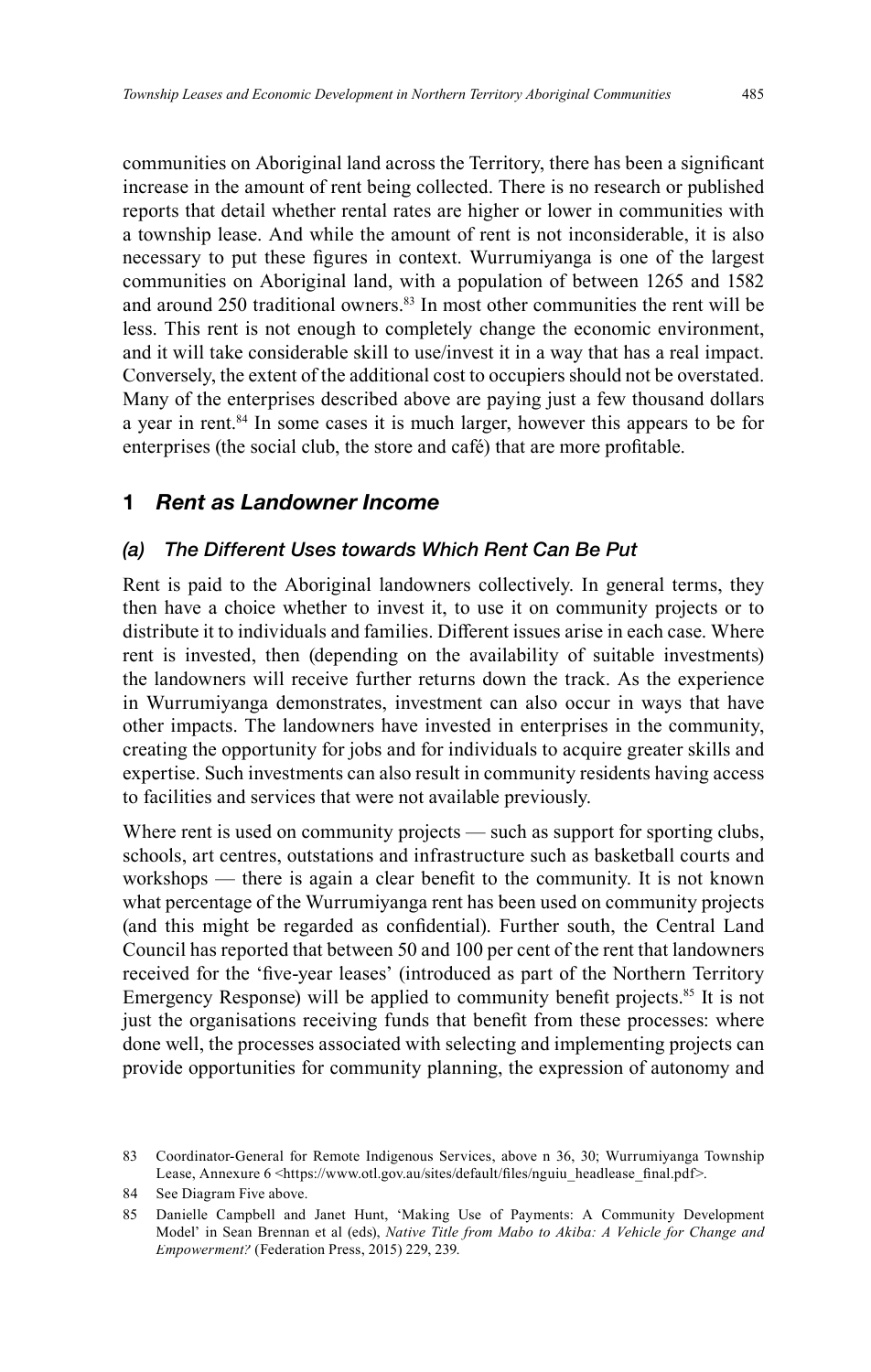the development of leadership. 86 Community development processes can also overtly cater to the position of vulnerable groups within communities and can ensure that matters such as gender are not overlooked.

Payments from the landowning group to individuals can take a number of forms. At their simplest, they can be distributions of cash or other benefits  $-$  a practice that has historically been common with respect to royalties and other payments on Aboriginal land. They can also be targeted at particular categories of need: where, for example, payments are made to 'sick and elderly family members' or 'to students and patients travelling interstate'. 87

#### *(b) The Characterisation of Rent*

One issue here is whether or not rent should be characterised as a constructive form of income. Debate about welfare dependence and the long-term impact of transfer payments and subsidised benefits in Aboriginal communities has popularised the concern that some forms of income can be harmful as well as helpful, an idea captured by terms such as 'harmful welfare'. It has been argued by some that paying rent and other royalties to Aboriginal landowners is another form of harmful welfare. For example, Beadman has argued that rent on township subleases creates 'a passive "royalty" flow for Traditional Owners' rather than facilitating 'a property market for the long-term benefit of all residents'.<sup>88</sup> Nicolas Peterson asks: 'Should the traditional owners of the townships be turned into a rentier class or should their interests be bought out?' 89 In a related context, Andrew Forrest has argued that making untied payments to Aboriginal organisations under native title agreements is a form of 'mining welfare' and 'part of the welfare cycle'. 90

Such statements clearly have the potential to be politically disempowering for Aboriginal landowners. They also appear to correlate the making of payments to Aboriginal organisations with the distribution of those payments to individuals and families. That has been widespread but is not always the case. And as the previous section makes clear, untied payments to Aboriginal organisations can also be empowering and have positive flow-on effects for communities. The 'harmful welfare' characterisation of rent is not a straightforward matter. Further, and as discussed below, it is likely to be collective Aboriginal organisations that benefit most from an occupier-driven approach, rather than individuals. The complex issue of how individuals benefit from the profits of collective organisations will arise in that context as well.

<sup>86</sup> See generally ibid 241–2.

<sup>87</sup> Tiwi Land Council, 'Mantiyupwi Continues to Make Progress', *The Tiwi* (online) 20 (June/July 2015), 10 <http://www.tiwilandcouncil.com/publications/The-Tiwi/2015-July/index.htm>.

<sup>88</sup> Beadman, above n 72, 74.

<sup>89</sup> Nicolas Peterson, 'Community Development, Civil Society and Local Government in the Future of Remote Northern Territory Growth Towns' (2013) 14 *Asia Pacifi c Journal of Anthropology* 339, 348.

<sup>90</sup> See, eg, Australian Broadcasting Corporation, 'Iron and Dust', *Four Corners*, 18 July 2011.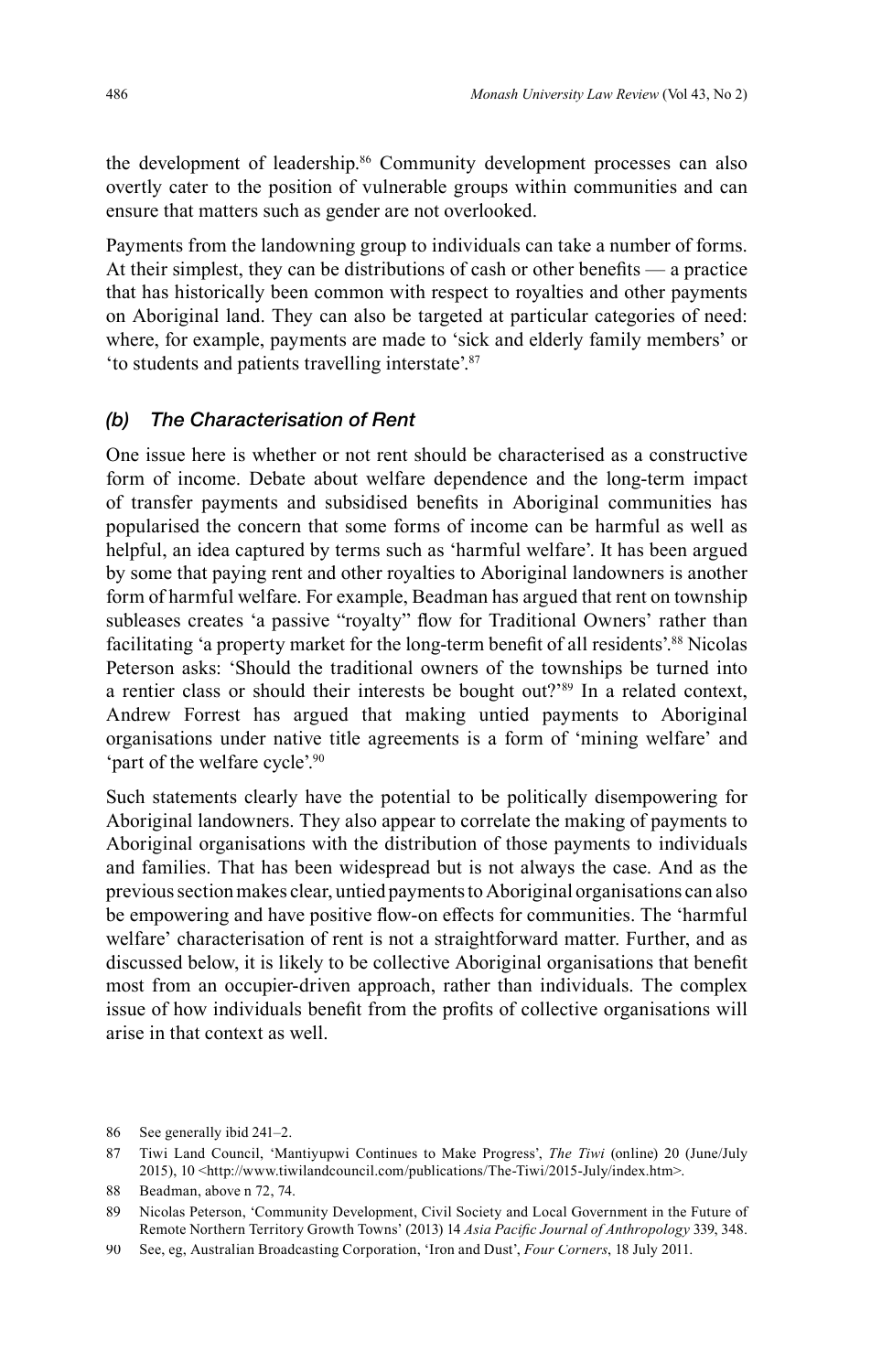### **2** *Rent as an Additional Expense for Occupiers*

On the other side of the equation, rent has increased the costs of doing business in communities on Aboriginal land for enterprises and for services providers. A significant portion of that rent in Wurrumiyanga has been paid by a few key enterprises (the social club and store/café), while around half has been paid for by service providers rather than enterprises.<sup>91</sup> For most enterprises, the amount of rent is small relative to the other costs of operating in a remote community. While it is possible that that rent might lead to a reduction in commercial investment, currently that risk appears to be small. It is nevertheless possible that rent will have an impact on the development of new enterprises, particularly where the margins are slim. If one aim of land reform is to make it easier for individuals and families to set up enterprises such as a clothes store, hairdresser or laundromat, the imposition of rent makes this more difficult, not easier. This could be avoided through the creation of enterprise zones, an issue discussed further below.

As well as being an additional cost, rent makes it significantly more difficult for occupiers to use their sublease as collateral for a loan. Where rent is above a certain level, a sublease will not be sold for a premium because a prospective purchase will regard the ongoing rental obligations as being equal to or greater than the value of the sublease. And where there is little or no chance of it being sold for a premium, a sublease will not be mortgaged. That is one reason why it is misleading when the Australian government states that township leasing delivers 'long-term tradeable tenure to underpin commercial activities' and 'makes it possible for individuals to obtain long-term subleases to support a loan'.<sup>92</sup> This is not what happens for the majority of enterprises on a township lease. The next section considers whether enterprises would be likely to use their properties as collateral, even if they *were* provided with 'long-term, tradable tenure'.

#### **C** *An Occupier-Driven Approach to Economic Growth*

Under an occupier-driven approach, the focus is instead on making it easier to establish and grow enterprises in communities on Aboriginal land by providing people and/or organisations with access to land and a form of property rights that suit their business needs. This, it must be said, is a little complicated. It is clear that an occupier-driven approach is facilitated where the processes for obtaining access to land are quick and uncomplicated, where access to land is cheap, where property rights are long-term and secure and, in some circumstances, where property rights are tradeable such that they can be used as collateral for a loan. What is less clear is how these aims are best achieved in a particular environment, including the question of when an open land market will achieve better outcomes than centralised processes for the allocation and re-allocation of land. In communities outside of Indigenous land, we tend to rely on open

<sup>91</sup> See the table in Diagram Five above.

<sup>92</sup> Department of the Prime Minister and Cabinet, 'Closing the Gap: Prime Minister's Report 2016', above n 5, 39.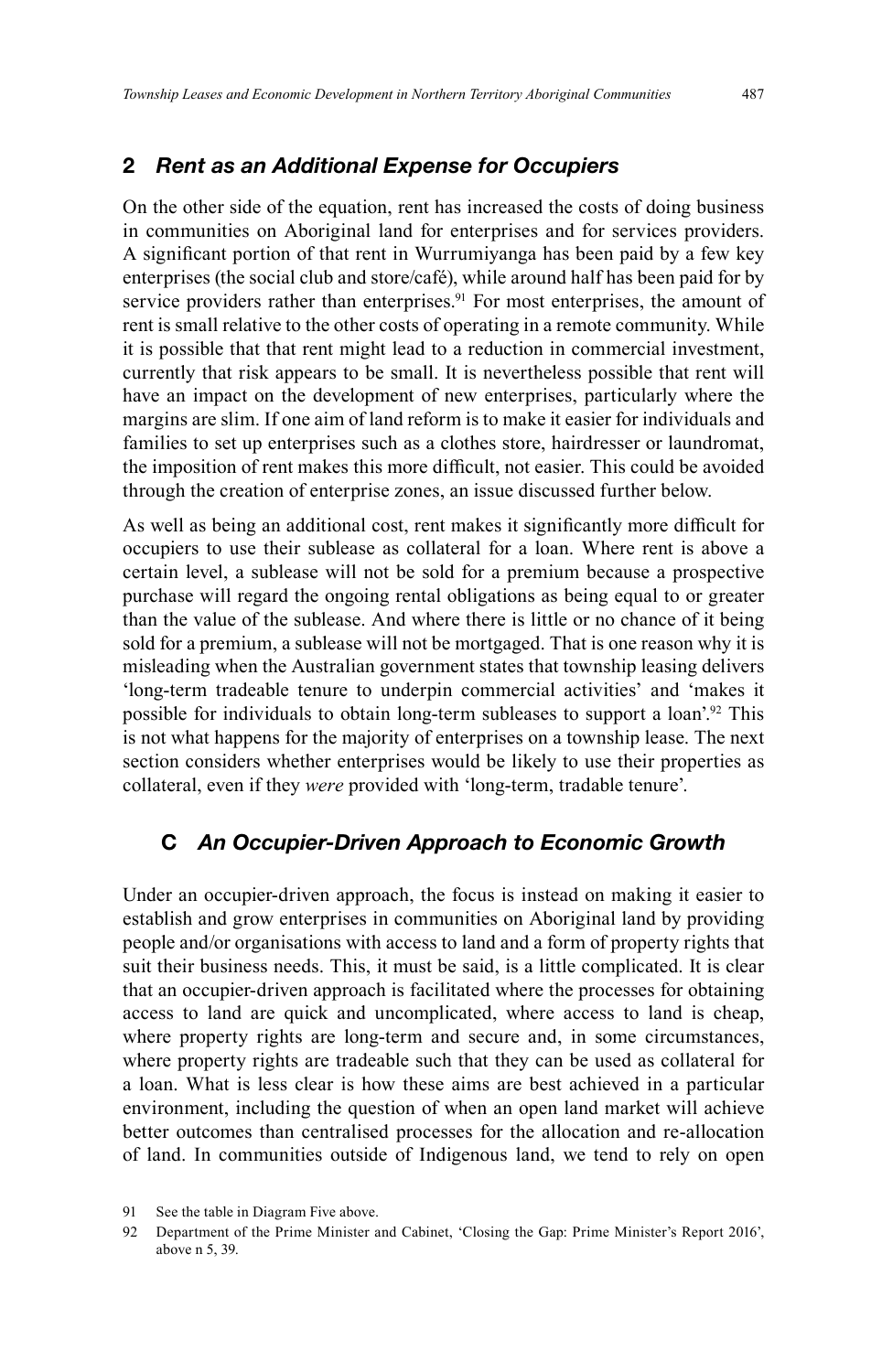land markets. That does not mean that such markets are equally suited to the very particular economic, demographic and cultural circumstances of remote communities on Indigenous land. Rather than get bogged down in the mechanics of enabling an occupier-driven approach, the discussion here focuses on the use of land as collateral and the potential for enterprise zones.

### **1** *The Use of Land as Collateral*

An issue that is often raised in this context is that of supporting economic growth by enabling land to be used as collateral for a loan. The discussion provided earlier gives some indication of the sort of lease or sublease that is required for this to occur: one that is not just transferable, but also sufficiently long-term, where the level of rent and other restrictions is such that the lease or sublease is seen as representing positive value rather than a liability. In simple terms, this suggests a lease or sublease to the right of a leasehold spectrum, or a grant of freehold.

It is clear, however, that the extent to which occupiers are able to 'leverage' their property rights depends not just on the nature of those rights but also on *market conditions*. It is here that a dose of realism is required when discussing remote communities with low income levels and a high reliance on government funding. In Wurrumiyanga, currently most enterprises hold restrictive subleases under which they pay market rent. However, even if those subleases were freehold-like in every respect it is not at all clear that they would be used as collateral for a loan, and that the proceeds of such a loan would then be used to fund new business activities. In fact, such an outcome is optimistic. 93 The key point is that market conditions impose real constraints on the ability of an occupier-driven approach to deliver benefits to enterprises and to the community.

### **2** *The Potential for Economic Zones*

On the other hand, a targeted approach to supporting enterprise development might have a real impact on the lives on of least some residents. It is described above how the construction of a new supermarket complex in Wurrumiyanga led to four new retail spaces. It appears that the tenants of those shops are required to pay rent to Mantiyupwi. An alternative might be to make such spaces available at low cost to Aboriginal residents or organisations wishing to start a business.<sup>94</sup> Initially they would not require a tradable sublease that could be used as collateral; more important would be a sublease that is low cost and sufficiently long-term. Where the aim to is to encourage ownership of businesses by individuals, or small-scale local enterprises, a targeted approach involving support for the construction of appropriate infrastructure and the grant of leases or subleases on accommodating terms is likely to be more effective than the wholesale or community-wide reliance on a particular form of tenure or a naïve reliance on the introduction of 'land markets'.

<sup>93</sup> See Terrill, *Beyond Communal and Individual Ownership*, above n 4, 42–3, 276–7.

<sup>94</sup> This would of course require landowner agreement.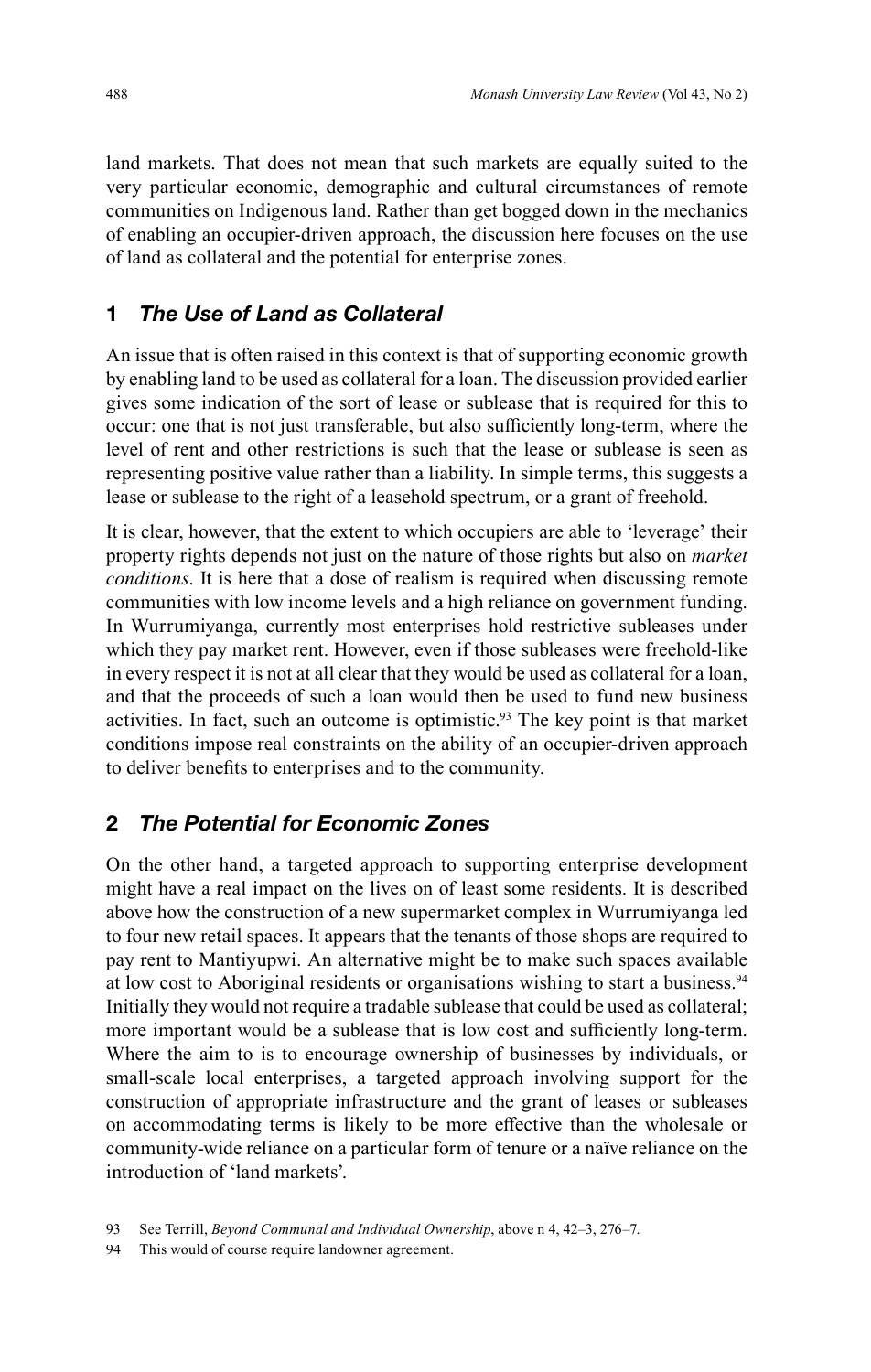## **V DISCUSSION**

#### **A** *Impact on Overall Levels of Economic Activity*

The table of Wurrumiyanga subleases in Diagram Three of this article provides a snapshot of the nature of economic activity in the community. There are 297 lots allocated to housing, 93 to service providers and just 27 to enterprises. It is enterprises that are the focus of an occupier-driven approach to development, and they are a small portion of the community. Providing *service providers* with a fee simple or a freehold-like lease or sublease will not have a direct or immediate impact on economic development. On the other hand, charging service providers rent does have such an impact. It provides an income stream for landowners that might be used to facilitate further developments. From the figures above it appears that the rent paid by service providers has been around half of all rent for Wurrumiyanga.

Of course, that rent has to come from somewhere. Nearly all service providers in Aboriginal communities are either government departments or governmentfunded NGOs, and so this rent is provided out of government funding. In the past governments have refused to pay rent for the use of land in Aboriginal communities and one of the biggest changes of the last decade has been that they are now willing to do so. The question of whether they should might be debated: the point for present purposes is that for service providers, taking a landowner-driven approach to development will have a more significant and direct impact on the level of economic activity in communities than would an occupier-driven approach.

For enterprises, the situation is more equivocal. The introduction of rent means that landowners receive a portion of income or profits, albeit a relatively small portion, and enterprise owners receive less. It is also means that occupiers are less able to use their property rights as collateral for a loan. It is more difficult to state whether a landowner-driven or occupier-driven approach is likely to have the greater overall impact on levels of economic activity.

### **B** Who Benefits?

A key difference between a landowner-driven and occupier-driven approach is with respect to *who* benefits and *how* benefits are administered. In township lease communities, rent is ultimately paid to traditional owners rather than, for example, to community residents as a whole. In addition, traditional owners in Wurrumiyanga have used the township leasing process to increase their economic stake in the community through the acquisition and development of several enterprises. There is no evidence that traditional owners have used their position to the detriment of community residents. However, the concern of this article is with township leasing as a structure, how it might apply to other communities or in the future.

Discussing land issues in Aboriginal communities more generally, Peterson points out that 'a real danger is that a small group of traditional owners may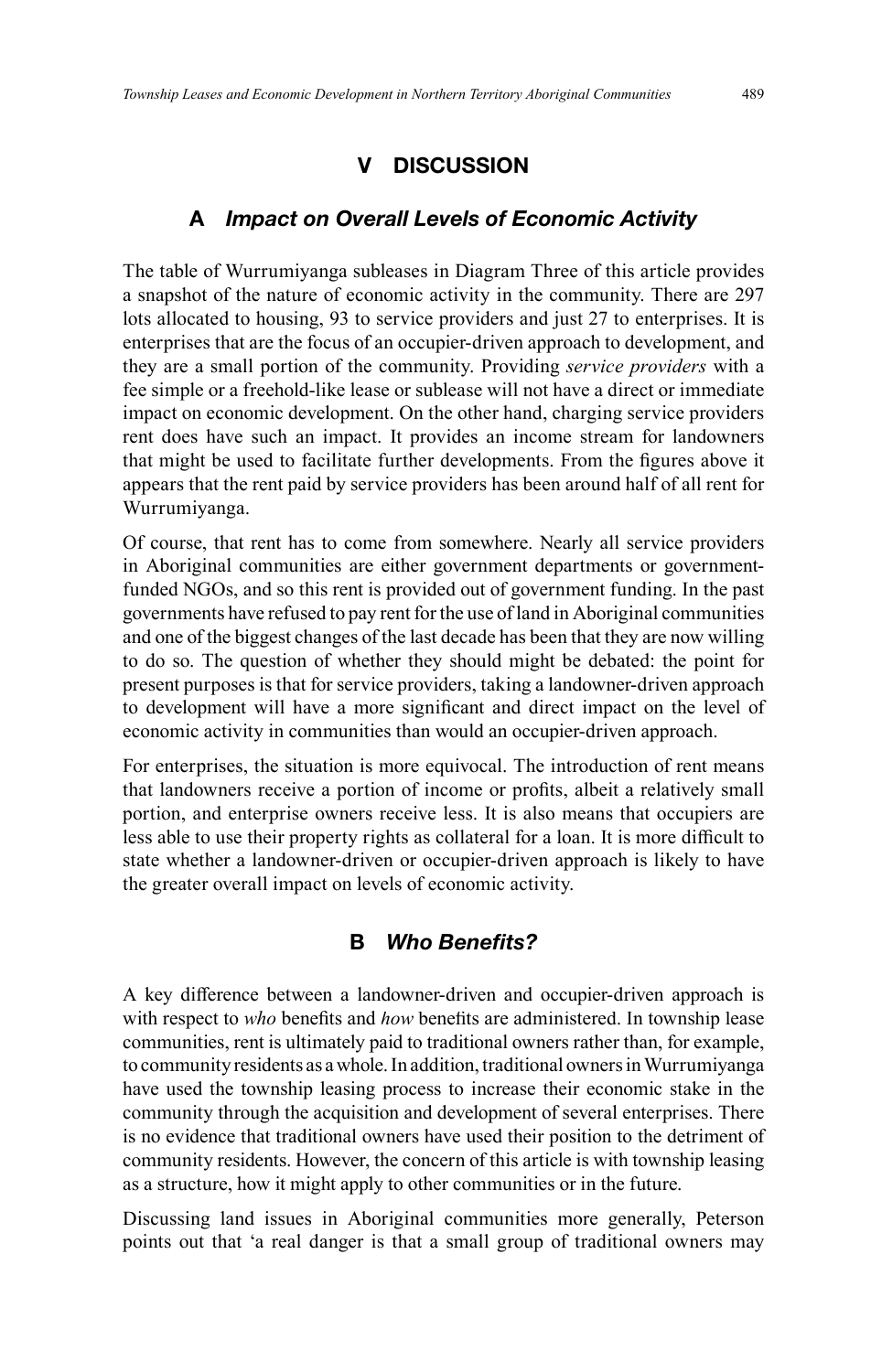pursue their economic self-interest to the detriment of the community'. 95 As one of Australia's most experienced anthropologists, and one with a long history of involvement in land rights, Peterson's concerns need to be taken seriously. A risk of taking a landowner driven approach to development on land that is owned traditionally is the potential for a conflict between the interests of traditional owners and (other) residents, and for increased disputation about membership of the traditional ownership group. Where Indigenous land is owned by residents as a whole — as occurs in some other places — this particular issue does not arise.

It is also likely to remain the case that most enterprises in communities on Aboriginal land are owned collectively. The choice between a landowner-driven and occupier-driven approach is *not* a choice between collective and individual ownership of resource flows. Collectively-owned enterprises face similar issues with respect to the distribution of benefits as those affecting collectively-owned land. The potential for particular families to manipulate leasing processes and enterprise management for their own benefit is not avoided by taking an occupierdriven approach. A difference is that an occupier-driven approach will result in a greater variety of collective organisations that manage resource flows for the benefit of their members.

There is a further difference with respect to processes. Rent is initially administered by Aboriginal land councils, which are relatively large organisations with established processes for managing and distributing payments. Those processes do vary. For Wurrumiyanga, the Tiwi Land Council has helped the traditional owners create and administer investment vehicles such as Mantiyupwi Pty Ltd. Further south, the Central Land Council's Community Development Unit works with landowners to use some rent towards community projects. At other times, land councils instead simply distribute rent to individuals or landowner corporations.

## **3** *The Relationship between Culture and Economic Development*

While the cultures of Aboriginal communities are constantly evolving in response to the changed circumstances in which people now find themselves, it remains the case that those cultures are distinct. This impacts on the way in which economic activity occurs and is experienced. Examples of this include the persistence of sharing norms, including 'demand sharing', and practices such as asymmetrical reciprocity. <sup>96</sup> When land tenure reform is debated in terms of a dualism between communal and individual ownership, this lends itself to the suggestion that the impact on culture is clear. Communal property is often regarded as being more consistent with Aboriginal culture while the introduction of individual ownership has been portrayed, positively and negatively, as an agent for cultural change.<sup>97</sup>

<sup>95</sup> Peterson, above n 89, 348.

<sup>96</sup> See, eg, Nicolas Peterson, 'On the Persistence of Sharing: Personhood, Asymmetrical Reciprocity, and Demand Sharing in the Indigenous Australian Domestic Moral Economy' (2013) 24 *Australian Journal of Anthropology* 166.

<sup>97</sup> Terrill, *Beyond Communal and Individual Ownership*, above n 4, 145–6.